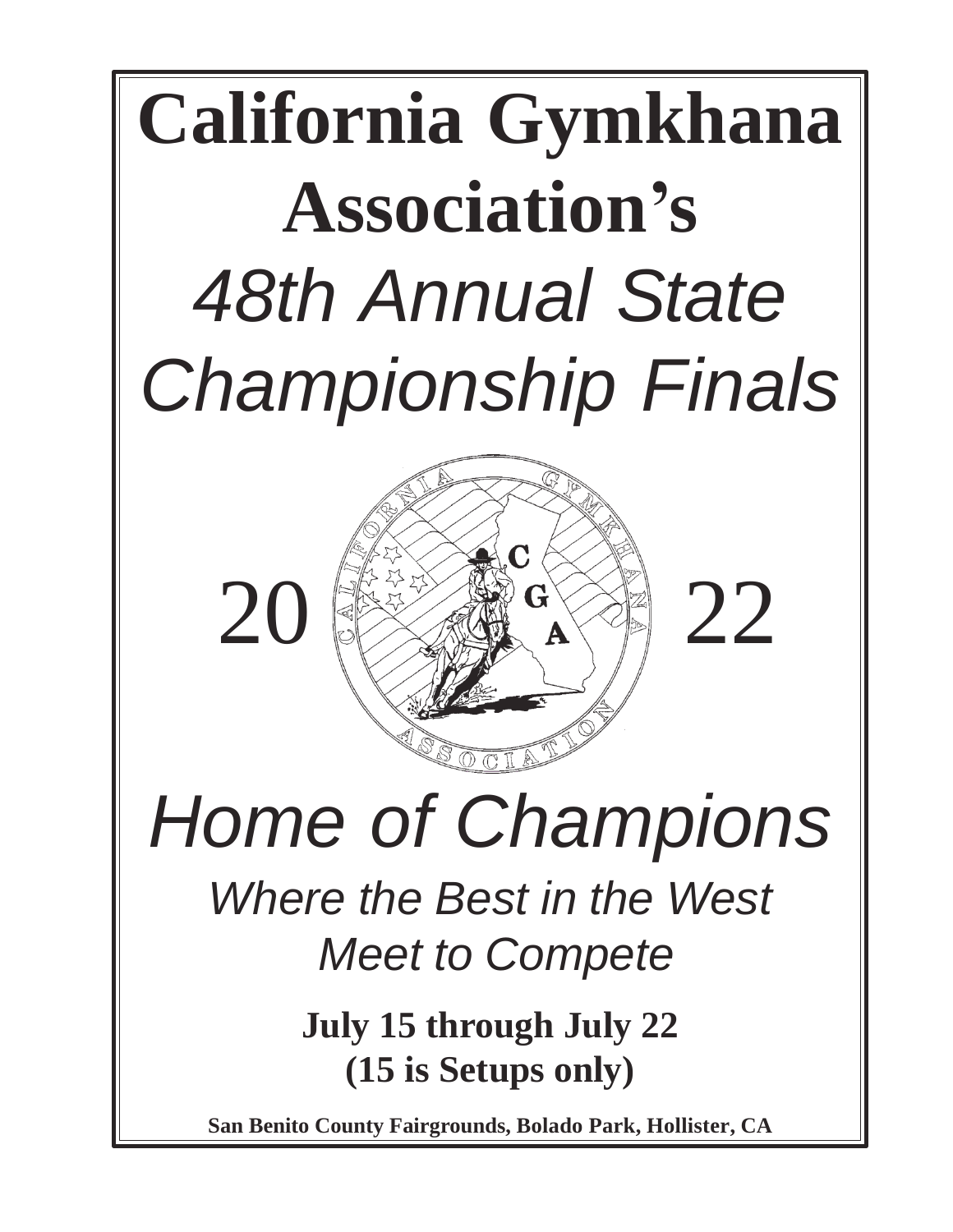## Index

| Page 3     |
|------------|
| Page 4     |
| Page 4     |
| Page 5     |
| Page 6     |
| Page 7     |
| Page 8     |
| Page 9     |
| Page 10    |
| Page 11    |
| Page 12-19 |
| Page 20-21 |
| Page 22-27 |
| Page 28    |
| Page 29-32 |
| Page 33    |
| Page 34    |
|            |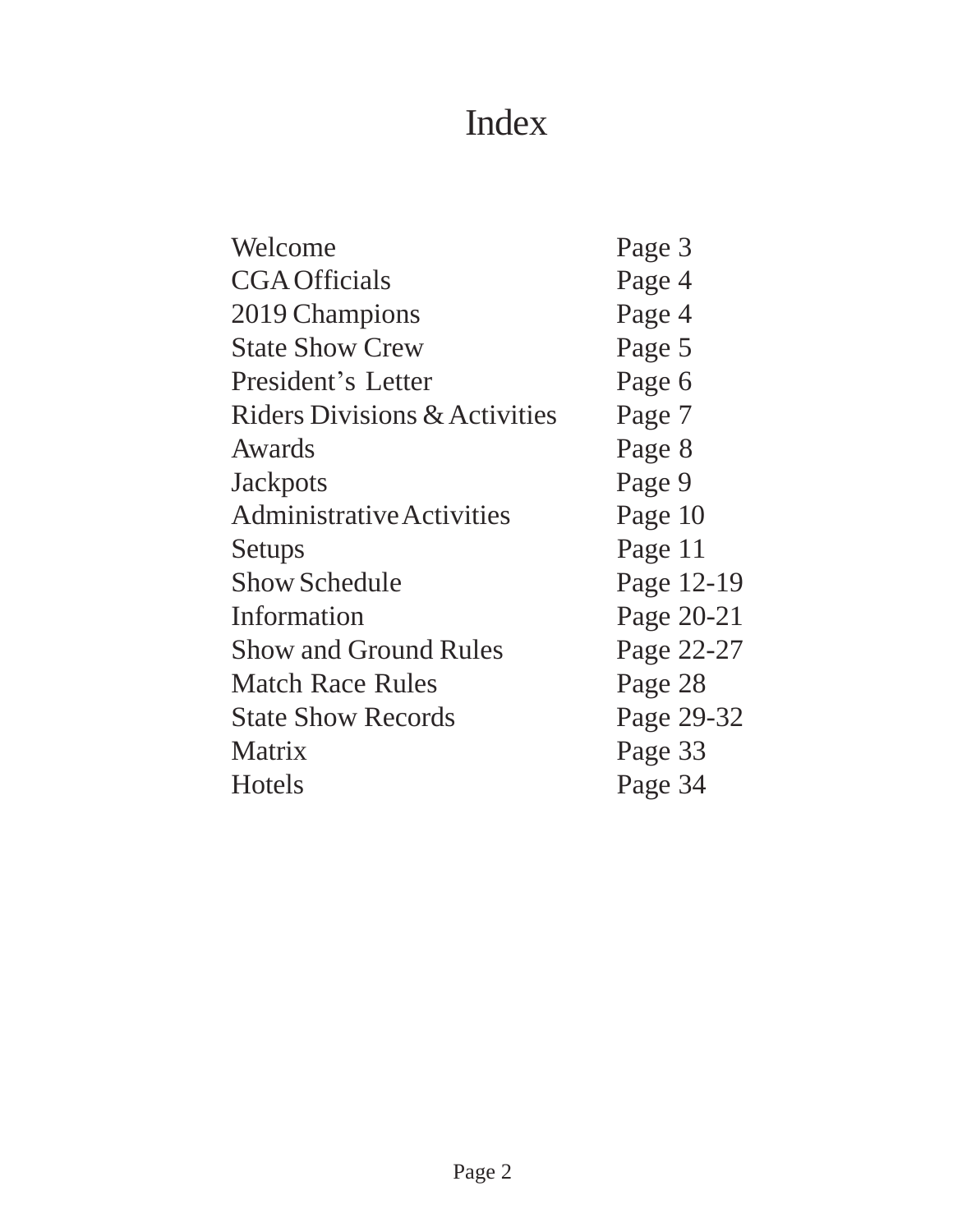### **Welcome to the California Gymkhana Association's 48th Annual State Championship Show**

### Welcome Riders!

The California Gymkhana Association State Championship Show management team would like to take a moment to welcome all of you and to go over a couple of things before we begin this year's show.

This year commemorates our 48th year holding the most prestigious Gymkhana Show in the Nation. As always, CGA will "do it right", as our riders compete together riding hard. Some of the best horsemen and horsewomen in California will be at this year's show displaying their abilities in good clean sportsmanship.

We will actually be having a few shows going on this week. Starting on Friday, we will have our Setup Show so our riders can get those last-minute times before the end of the year. Then every morning for the rest of the week starting at 8:00am, the State Championship Show will be run.

Probably the most exciting part of our show is in the evening when our Match Race Crew holds our Match Race competition! This is when the 16 fastest riders in each event for that day go head-to-head for the loot! Be sure and get in on the Calcutta Auction action before the Match Races begin each evening where you can bid on the rider you think will win.

We want to be sure that everyone who attends has a great time both in and out of the arena. Please look in the back of this Show Premium for our State Championship Rules. Things like the 10:00pm curfew, no pools and no open flames are mentioned here and we would like to ask that everyone respects these rules so that everyone who attends this year enjoys themselves. If you come across something that is not mentioned here in the premium regarding the rules for the show, please bring it to the Show Management Team's attention so we can make a decision for you.

Since there are riders who bring a huge fan base with them, we ask that CGA members please explain all the CGA Rules that apply not only to the State Finals, but to CGA as an association. Unfortunately, if a member of a camp refuses to follow these rules and becomes a problem for other campers and riders, that individual along with the CGA member they are associated with will be asked to leave the Show Grounds. So, if you are bringing some partners with you, be sure they understand. It could be your saddle they are messing with!

We would like to thank each and every one of you for making it out this year. Please take the time out to thank members of our Show Management Team and our State Office for all of the hard work they put into bringing you the best Gymkhana Show in the Nation!

Good luck riders and have a great 2022 State Show.

| Nathan Rowles | Timmi Lemen | Dianna Malley | Lea Legnon | <b>Bob Cranor</b> |
|---------------|-------------|---------------|------------|-------------------|
|               |             |               |            |                   |

State Show Co-Chairs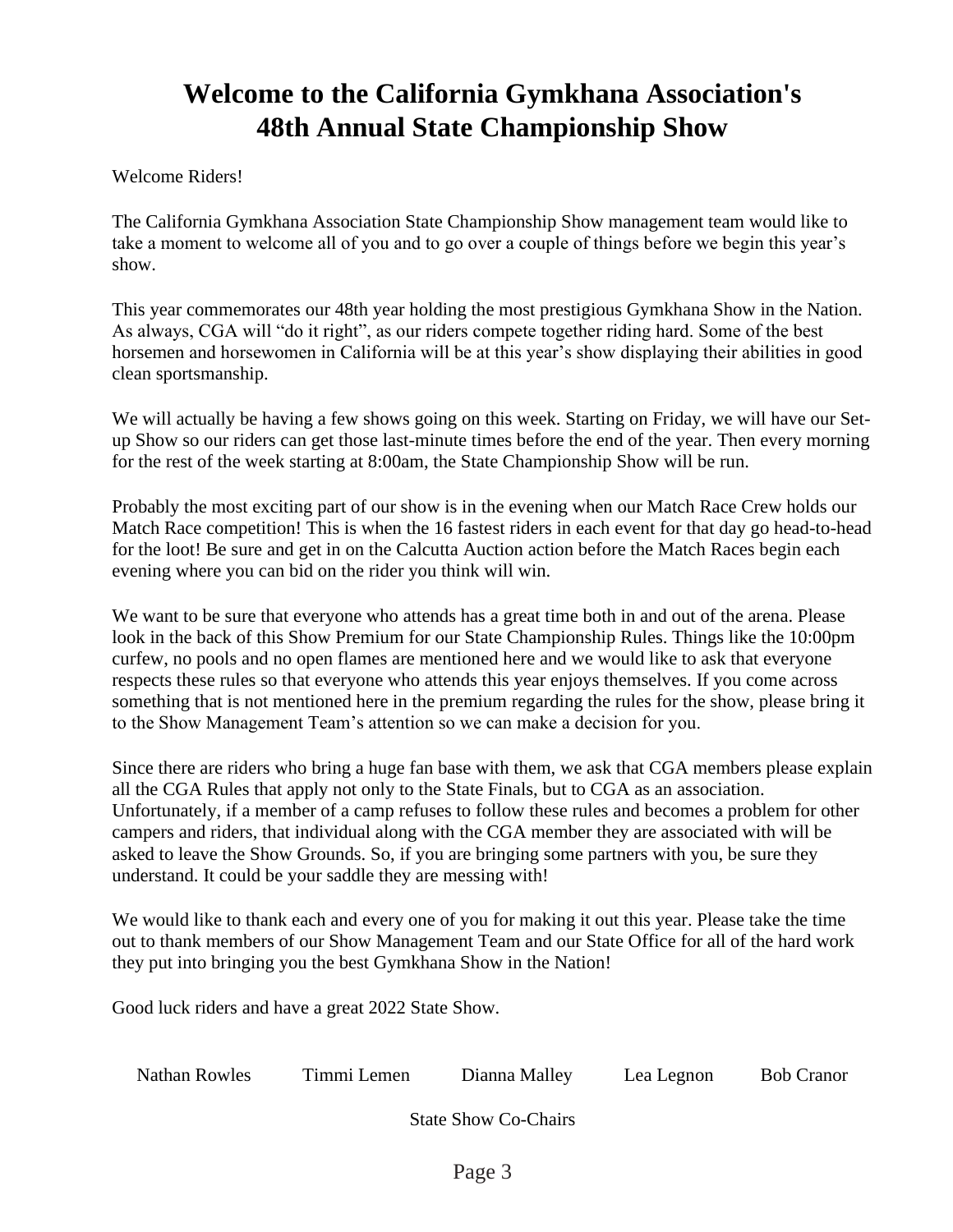### **2022 Officers and Directors**

**President: Nathan Rowles Board of Governors: Past President:** Timmi Lemen **Chair:** Timmi Lemen **Treasurer:** Danna Herchkorn-Cote **Governor:** LeaLegnon **Northern Vice President:** Lance Barmettler **Governor:** Bob Cranor **CentralVicePresident:** MargoAbatti

**Vice President:** Andy Krogh **Governor:** Nathan Rowles **Secretary:** Sheri Herchkorn **Governor:** Dianna Malley

**Southern Vice President:** Lorelei Lehman **General Manager:** Marnie Nessen **RulesChairman:** JanetYoung **Parliamentarian:** Leia Larson

### **ElectedDirectors: Appointed Directors**:

| Morgan Easel | <b>Mariah Coles</b> | Marc Hughes         | <b>Jim Nessen</b>     |
|--------------|---------------------|---------------------|-----------------------|
| Fayra Staas  | Allyson Shiffrar    | Wes Handy           | Kyra Allemand         |
| Dawn Mileham | Charla Cranor       | <b>Chris Rowles</b> | <b>Brittany Burns</b> |

### **2019 State Show Divisional Champions**

| <b>AAAPony:</b>          | Rilee Frates/Kona                        |
|--------------------------|------------------------------------------|
| <b>AAPony:</b>           | Alythea Carter/Lady                      |
| <b>APony:</b>            | Lori Ann Wiley/Kelsey                    |
| <b>AAA+Horse:</b>        | Mariah Coles/High Style Quejana          |
| AAA Horse (27/under):    | Avielle Lehman/Paris                     |
| AAA Horse (28/over):     | Bob Cranor/Itsa Joy To Travel            |
| AA Horse (21/under):     | Georgia Ducoulombier/Dakota              |
| AA Horse (22/over):      | Therese Ducoulombier/Diamond In The Ruff |
| A Horse (17/under):      | Nicole Rodoni/Tootsie                    |
| A Horse (18/over):       | Susan Tobin/Jiggs                        |
| FC Horse (21/under):     | Kayla Johnson/Harley                     |
| $FC$ Horse $(22/over)$ : | Jeni Thompson/Texas Ranger               |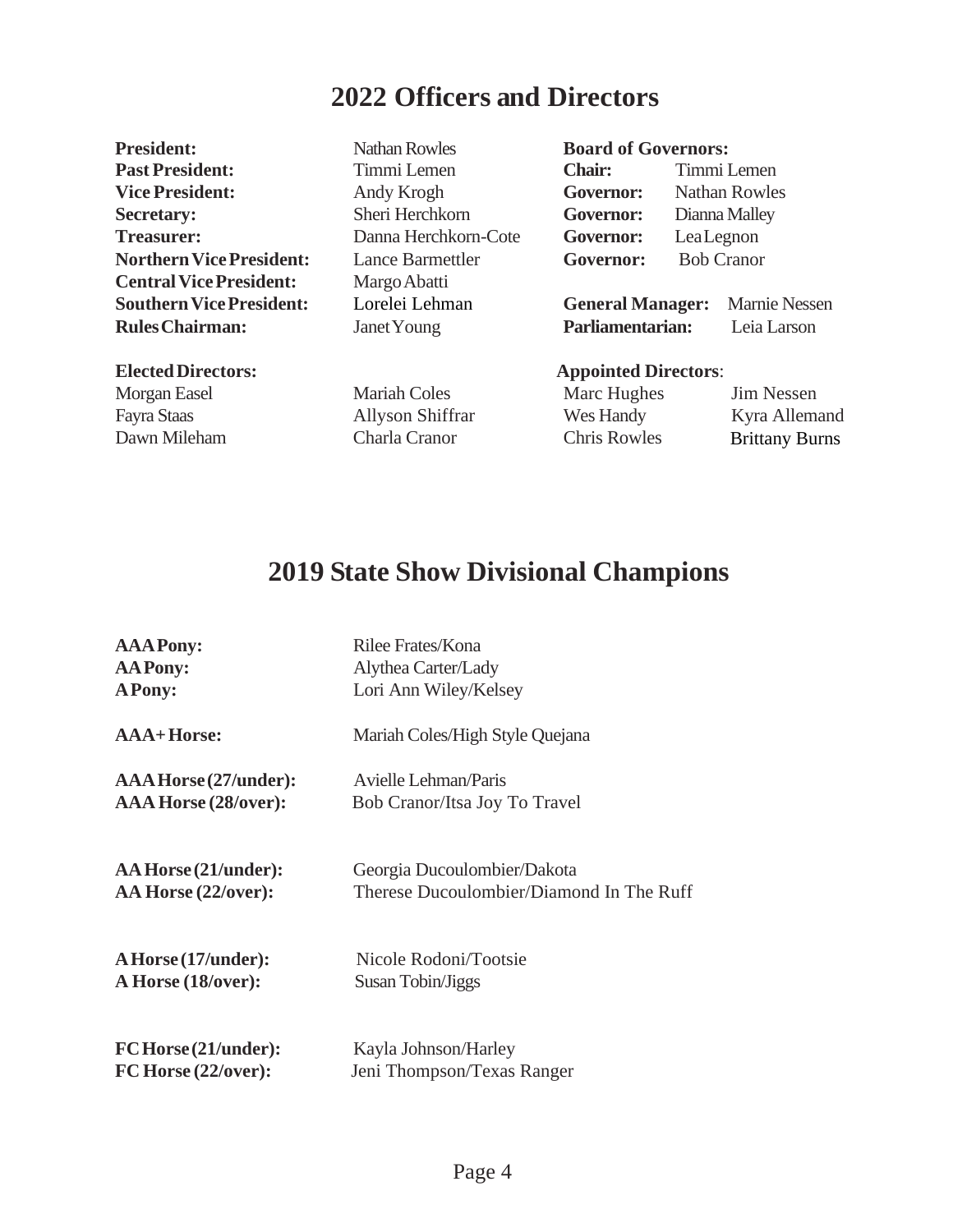## **Who's Who at State Show 2022**

*Show Chairpersons - Nathan Rowles, Timmi Lemen, Dianna Malley, Lea Legnon and Bob Cranor*

*Match Races - Conrad Fimbres, Andy Krogh, Maria Fimbres, Randy Young, Janet Young, Bob Krogh*

*Team Events - Taylor Merrill, Marc Hughes*

*State Show Office - Marnie Nessen*

*Show Secretary - Michele Easel, Andrea Garcia*

*Arena Managers – Christopher Rowles, Wes Handy, Bob Cranor*

*Electrical - Christopher Rowles, Nathan Rowles*

*Barn Manager - Dianna Malley*

*First Aid - Scott DeHerrera, Taylor Best*

*Early Check-in/Concierge - Roquel Luna, Timmi Lemen*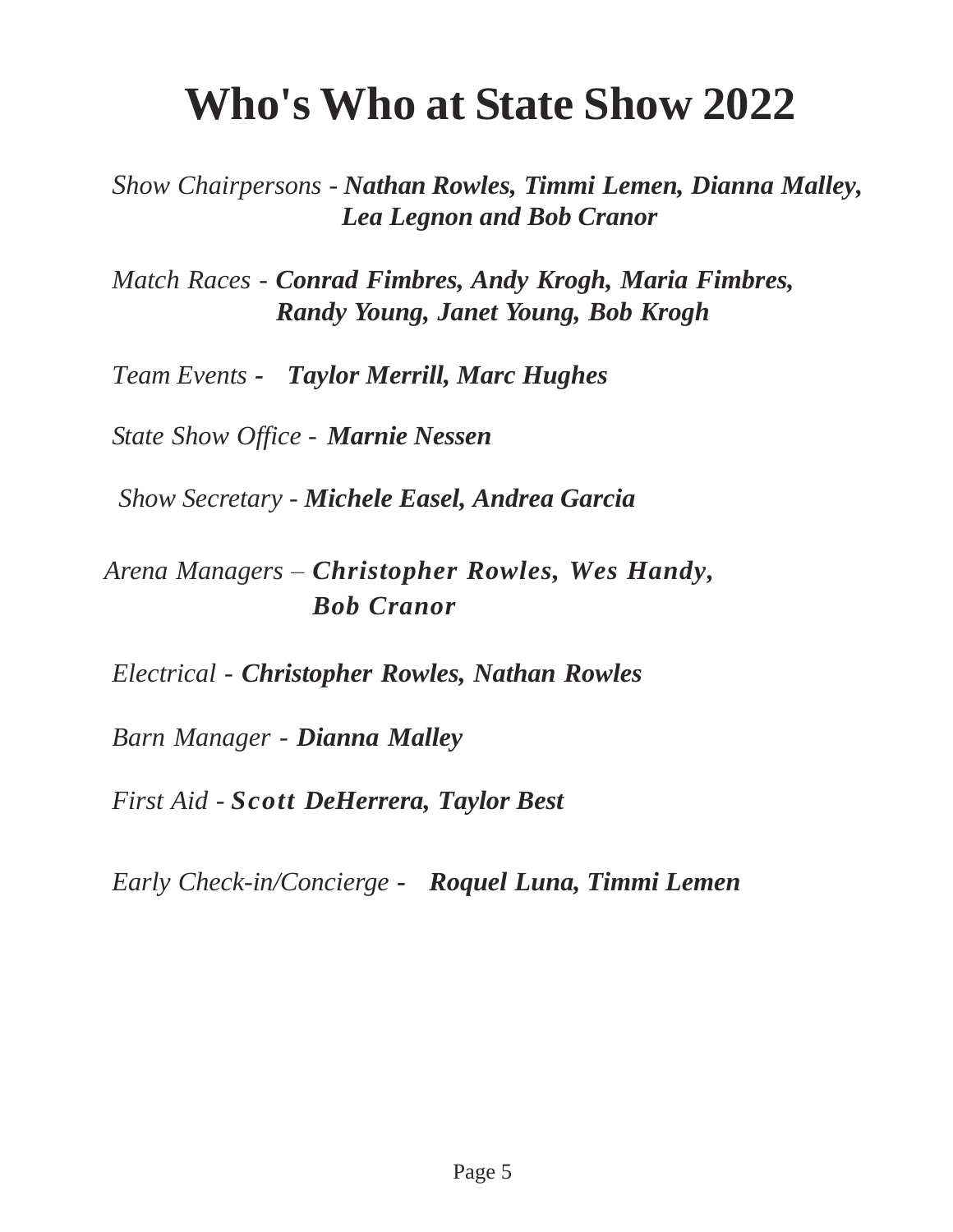### **Welcome back CGA to the 48th State Championship Finals!**

Where does one start after a 2-year hiatus? With the circumstances that happened out of our control we were knocked down, but not out. With the love of CGA it was you, the riders that kept us up and alive. From the bottom of my heart, I want to say thank you to every rider that never gave up hope and supported CGA. Every rider, whether FC or AAA+, helped keep CGA going.

Here we are back at State. Oh man, how I have missed it; the greatest show of the year. The love, the support and the hype from everyone is absolutely second to none. The push and drive from so many members is everything an organization like CGA could ask for. It is my goal as your elected President to make this state show the best that it can be. I get asked often "What do you look forward to at state show?" I look forward to friends, family, the love of the sport; but all in all, its match races and Calcutta. Hearing those buzzers go off and the crowd cheering is what this CGA family is all about.

Returning this year, we will be having the pizza get together following the riders meeting. On Tuesday, the day off, we will be having the pancake breakfast at no charge to everyone on the grounds. Later on, we will have the dog races mid-day and bingo and corn hole in the evening.

I would like to thank all returning members and welcome all new members to our 48th State Finals. We are back and we are back CGA strong.

Nathan Rowles CGA President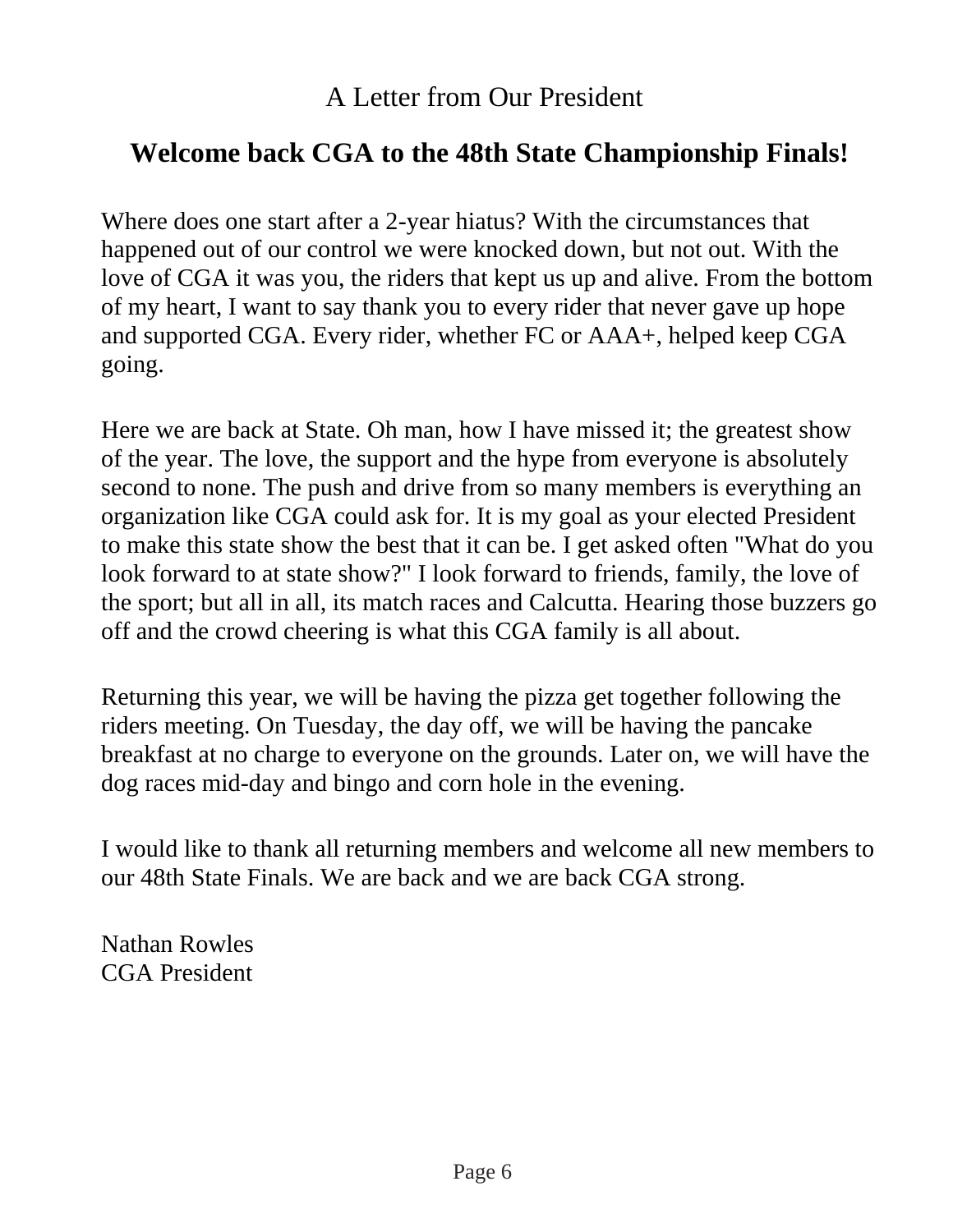## *Divisions Of Competition*

### **Regular Championship Show**

Regular events will be run on designated days in each of the following divisions: Age groups to be determined after all entries are received. There will be 2 age groups in each division AAA, AA, A, FC Horse. All age groups will be posted on July 15th at State Show. No Division changes will be allowed after July 15, 2022 unless there is a mount change or rating change. **ALL ages are current age as of July 16, 2022.**

| <b>PONIES</b> | <b>HORSES</b>                           | <b>HORSES</b> |
|---------------|-----------------------------------------|---------------|
| A - Open      | FC - Group 1                            | AA - Group 1  |
| AA - Open     | FC - Group 2                            | AA - Group 2  |
| AAA - Open    |                                         |               |
|               | AAA+ - Open with a minimum of 3 entries |               |
|               |                                         |               |
|               |                                         |               |

| <b>HORSES</b>  | <b>HORSES</b>                  | <b>HORSES</b>                      |
|----------------|--------------------------------|------------------------------------|
| $AAA + -$ OPEN | $A - Group 1$<br>$A - Group 2$ | $AAA - Group 1$<br>$AAA$ – Group 2 |

### **LEAD LINE 10/UNDER**

### **Match Races**

Match races will be run for each of the 13 regular events. Each Match Race will consist of the 16 riders having the fastest times for that event in the Regular Show. See Match Race Procedure.

### **Team Events**

Open Competition (Combined Horses/Ponies). When signing up for Team events, all entries for a team must be together. Do not bring partial team signups to the office, as we cannot reconcile them with other entries.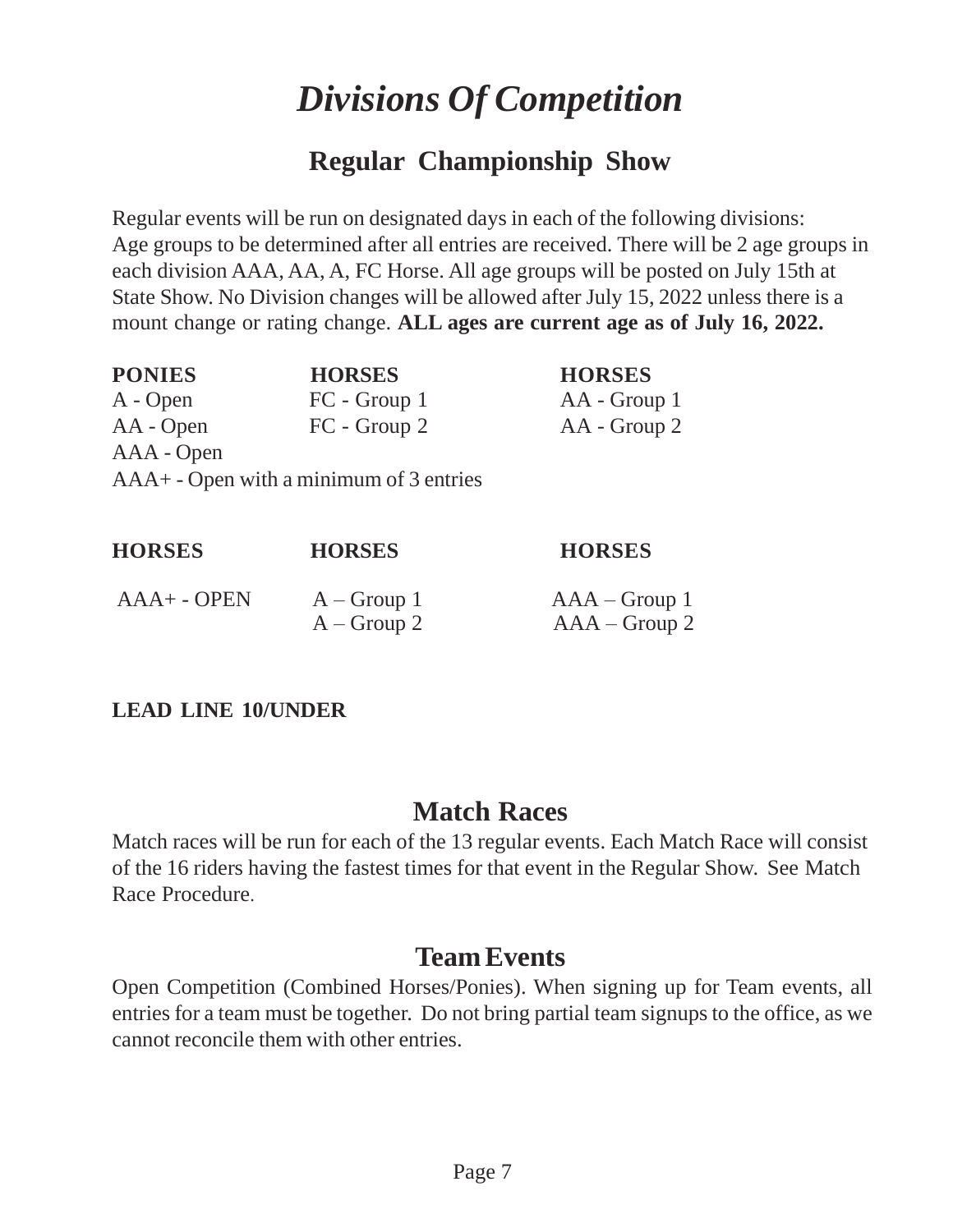## *Show Awards* **Regular Championship Show**

### **Thirteen Divisions/Age Groups (13 Events)**

- 1. High Point Saddle Certificates (\$800.00 Value)
- 2. Reserve High Point 150 Qt Cooler, Folding Wagon and 2 Custom Chairs
- 3. 3rd place in each division Handmade Buckle Box and 60 Qt Cooler

### *\*NOTE: Contestants must run 12 out of 13 events to qualify for High Point awards!*

### **Overall Speed Division** (**6 events)**

(Barrels, Birangle, Hurry Scurry, Speed Barrels, Single Stake, Figure 8 Stake)

- 1. Overall Champion Speed Division Buckle
- 2. Reserve Champion Speed Division Buckle

### **Overall Skill Division** (**7 events**)

(Figure 8 Flag, Keyhole, Poles I, Poles II, Speed Ball, Big 'T', Quadrangle)

- 1. Overall Champion Skill Division Buckle
- 2. Reserve Champion Skill Division Buckle

### **Match Races**

1. The Overall Match Race Champion (Winner of the most money) receives a special Buckle plus \$500.00. In addition, they will receive the Gerald Davis Match Race Trophy at Convention in November. In the case of a tie for the most money, the winners will be declared co-champions and will each receive a Buckle, Trophy, and split the \$500.00 prize money.

2. Awards for Match Race events are:

| Champion:                | Buckle & | \$100.00     |
|--------------------------|----------|--------------|
| <b>Reserve Champion:</b> |          | \$40.00      |
| 2 Semifinalists (Tie):   |          | \$15.00 each |

### **Team Events**

**5 Events:** Championship Buckles for First Place. Performance Awards 1st through 10th for each event (For placement on Participation Ribbon). *Note - you must be 12 years of age or older as of 01/01/2022 to participate in Rescue Race.*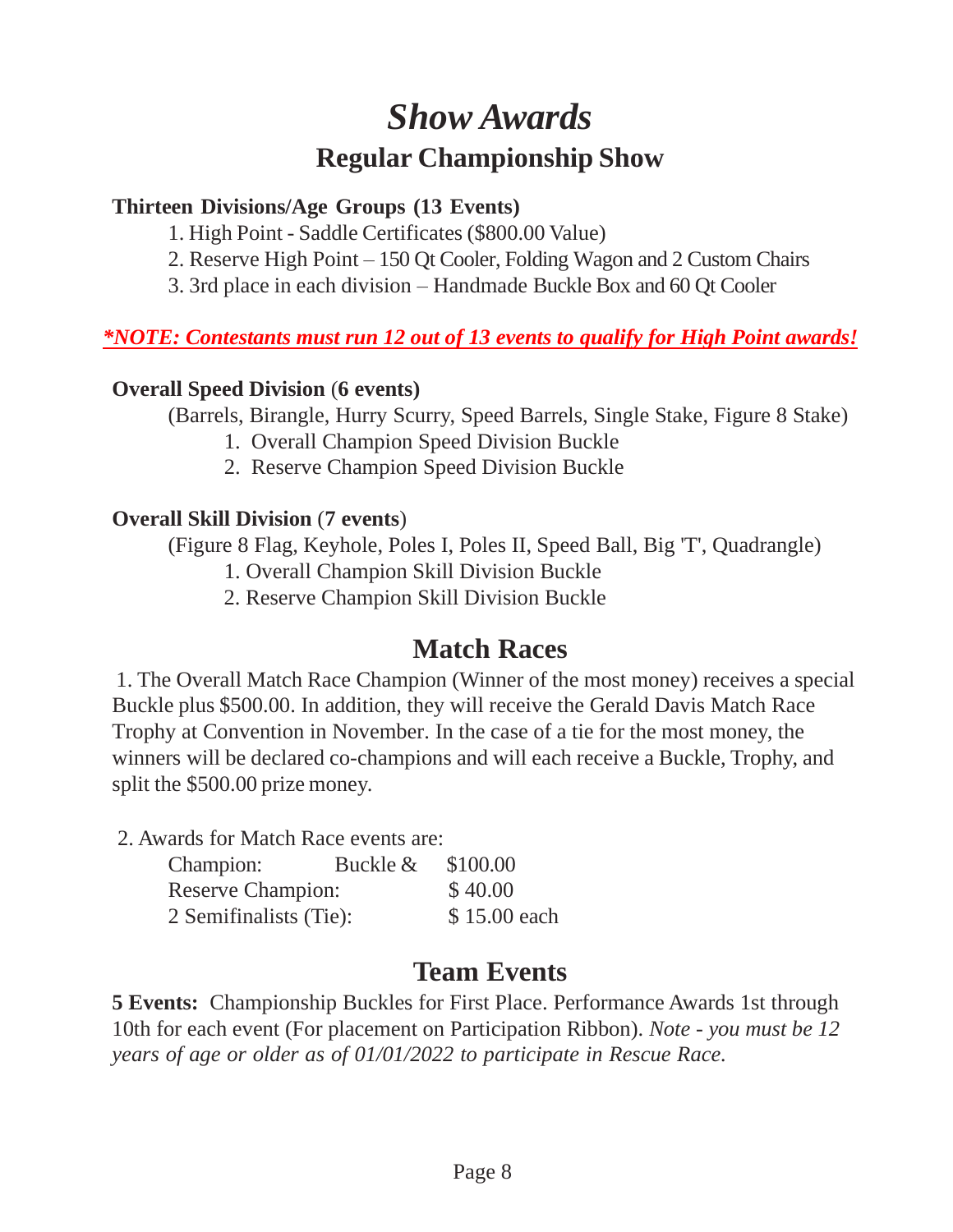### **Optional 5-D Jackpots for the 13 events**

Riders may optionally enter a jackpot for any or all of the regular events. The cost is an additional \$5.00 per event, and a rider may choose to enter the Jackpot for some, or all of the regular events. These jackpots are unrelated to the rider's division or age, and whether or not they are riding a horse or a pony. They are based strictly on the time the rider achieves in that event.*Only the times of theRiders entering the Jackpots count.*The size ofthe payout is determined by the number of riders in the jackpot. The Payout is:

|            | Fastest ride - 40 % of the jackpot                        |
|------------|-----------------------------------------------------------|
| $2-D$ ride | - 30 % of the jackpot                                     |
| 3-D ride   | - 10 % of the jackpot                                     |
| 4-D ride   | - 10 % of the jackpot                                     |
| 5-D ride   | - 10 % of the jackpot                                     |
|            | CGA - None. All jackpot money is paid back to the riders. |

2-D, 3-D, 4-D and 5-D rides are those that come the closest (*without going faster*) to the fastest time of those entering the jackpot  $+($ plus) the adjustment factor for that event. The adjustment factors are listed below.

| 2-D Adjustment | 3-D Adjustment | 4-D Adjust. | 5-D Adjust. |
|----------------|----------------|-------------|-------------|
| $+1.380$       | $+2.761$       | $+4.141$    | $+5.521$    |
| $+1.120$       | $+2.241$       | $+3.361$    | $+4.481$    |
| $+3.130$       | $+6.260$       | $+9.391$    | $+12.521$   |
| $+0.820$       | $+1.640$       | $+2.461$    | $+3.281$    |
| $+1.564$       | $+3.127$       | $+4.691$    | $+6.255$    |
| $+1.317$       | $+2.634$       | $+3.951$    | $+5.268$    |
| $+1.534$       | $+3.067$       | $+4.601$    | $+6.135$    |
| $+2.367$       | $+4.734$       | $+7.101$    | $+9.468$    |
| $+1.587$       | $+3.174$       | $+4.761$    | $+6.348$    |
| $+1.204$       | $+2.407$       | $+3.611$    | $+4.815$    |
| $+0.814$       | $+1.627$       | $+2.441$    | $+3.255$    |
| $+0.544$       | $+1.087$       | $+1.631$    | $+2.175$    |
| $+2.035$       | $+4.070$       | $+6.105$    | $+8.140$    |
|                |                |             |             |

For example, if the fastest ride in Poles I was 10.990 seconds, and the jackpot was \$400.00, then that rider would receive \$160.00. The rider closest to the 2-D time of  $12.524$  (10.990) + 1.534) *without going faster* would receive \$120.00. The rider closest to the 3-D time of 14.057 (10.990 + 3.067) *without going faster* would receive \$40.00. The rider closest to the 4-Dtime of 15.591 (10.990 + 4.601)*without going faster*would receive \$40.00.The rider closestto the 5-Dtime of 17.125 (10.990 +6.135)*without going faster*would receive \$40.00.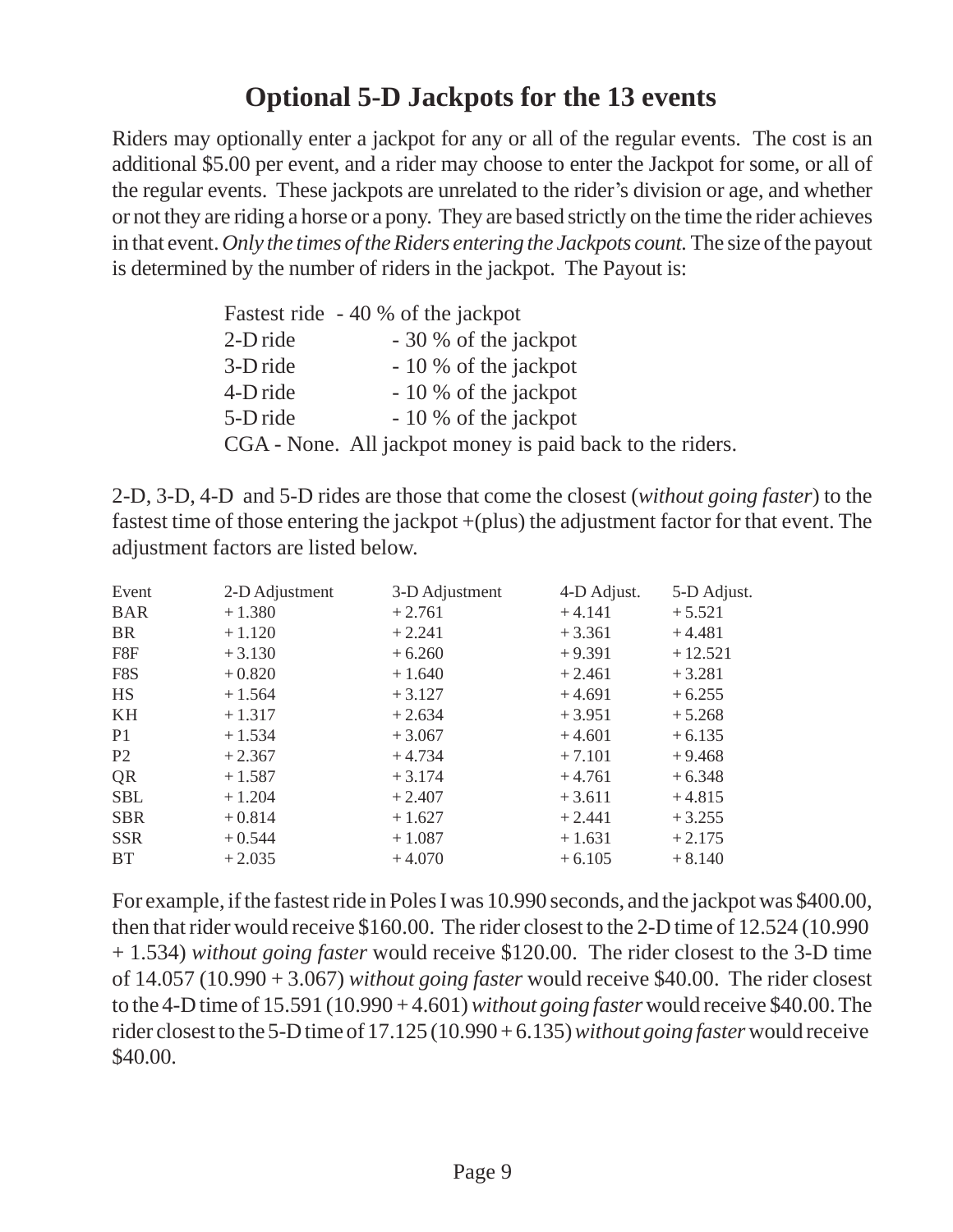*Thursday, July 14th*

## *Administrative Activities*

**10:00 am - 1:00 pm Check-in.**

**4:00 P.M. First of two pony measuring sessions at the wash racks.**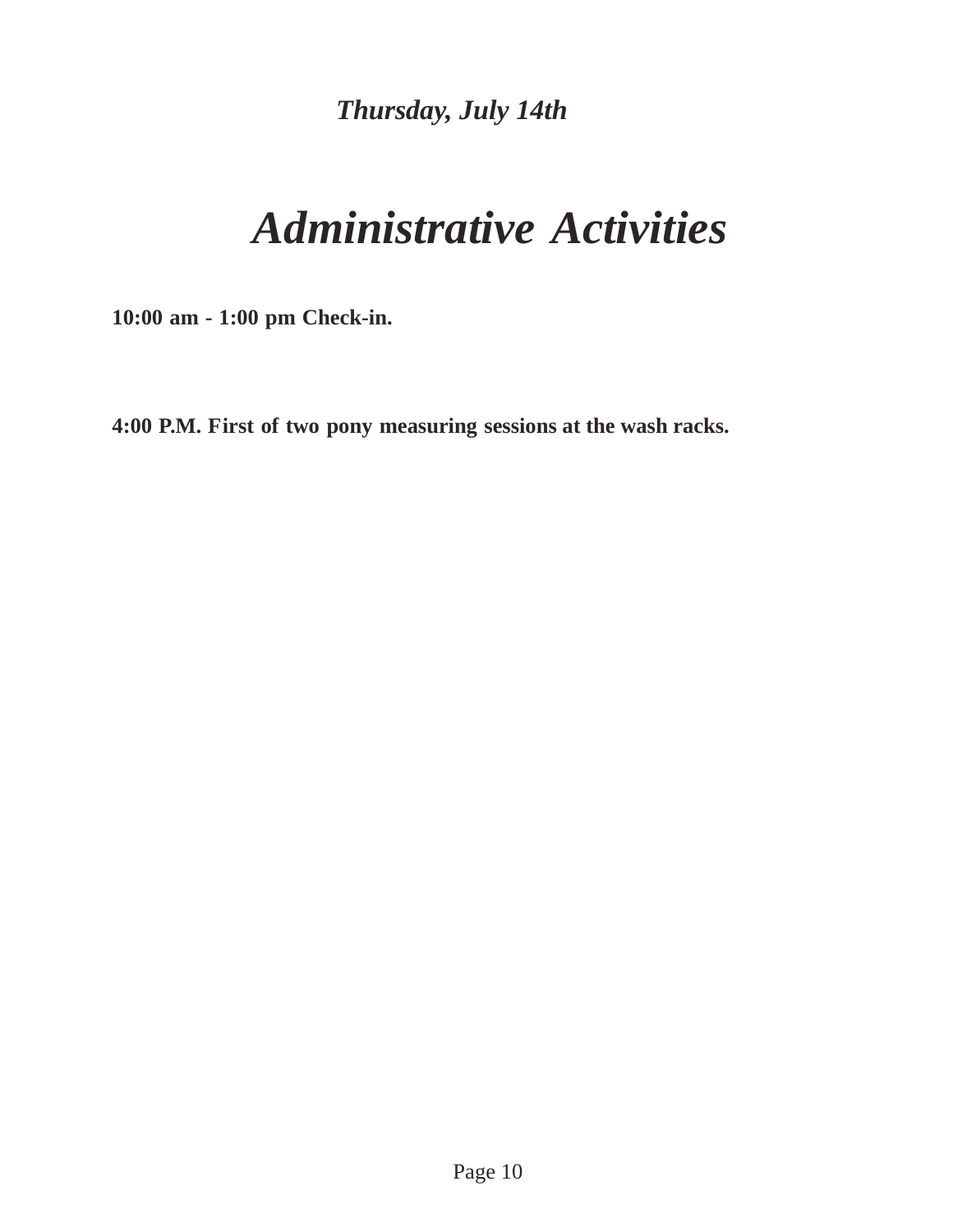## *Setup Show*

### *Friday, July 15th*

### *7:45 AM Riders Meeting*

### *8:00 AM Setups*

### **Signups for first 4 events will cut off at 7:30 am**

### **NOTE - Arena 4 will start first.**

Barrels

**ARENA 4 ARENA 3 ARENA 2 ARENA 1** Big T Poles II Keyhole Poles I

Birangle Single Stake Speed Ball Figure 8 Stake Quadrangle Hurry Scurry Figure 8 Flags Speed Barrels

## *Administrative Activities*

**10:00 AM. Second Pony Measurements at the Wash Racks – If your pony was not measured yesterday this is your last chance before the show begins**.

**4:00 P.M. State Show Judges/Announcers & Secretaries/Riders Meetings (All judges, Time Writers, Announcers & Riders) - Patio. CGA will provide pizza and water for all in attendance.**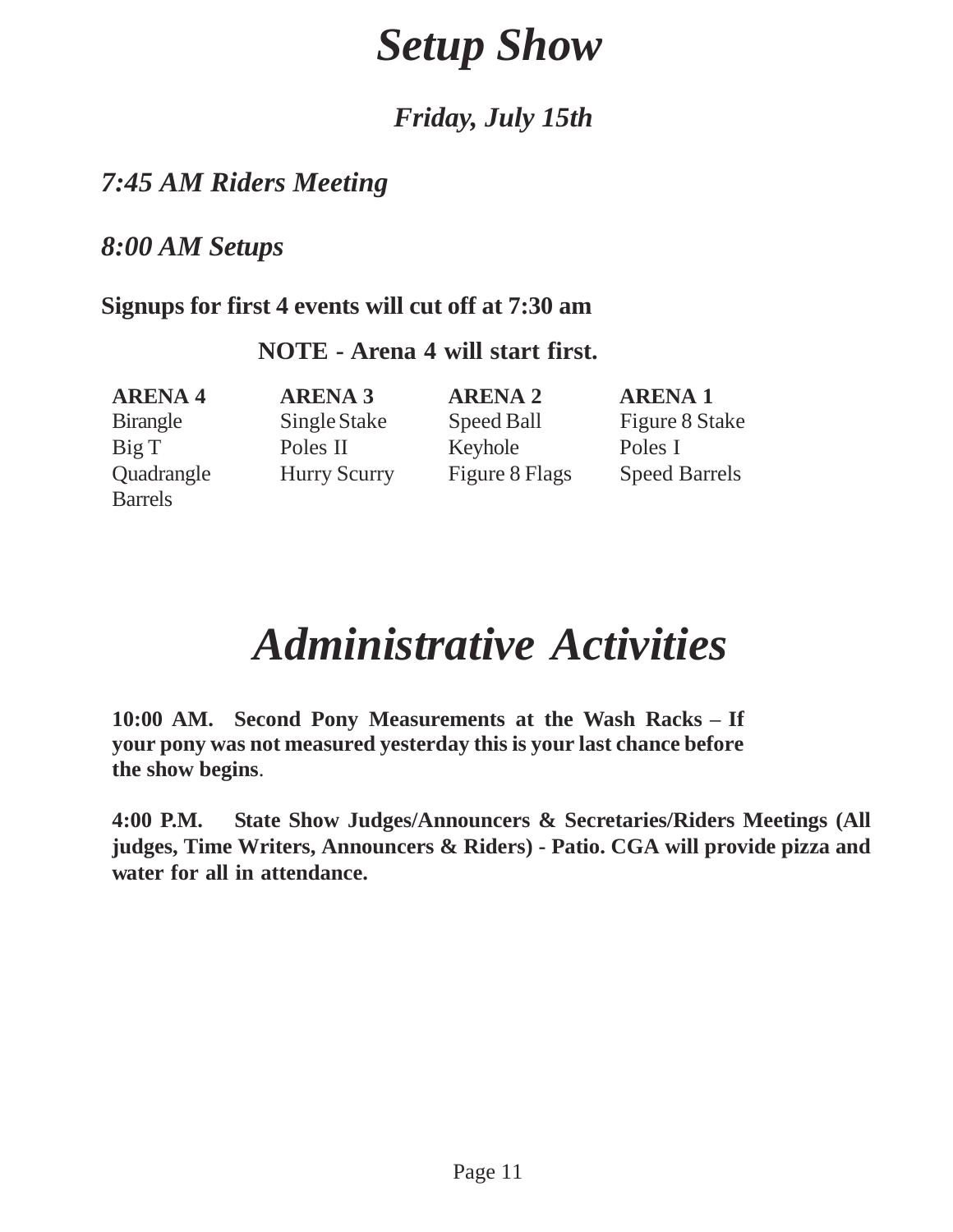## *State Championship Show*

*Saturday, July 16th*

### **NOTE - Entries for ALL of the 13 events close at 7:30 am Saturday July 16th. No exceptions!**

### **Management reserves the right to make changes to the schedule if necessary.**

Any changes will be announced and will be posted at the CGA Office.

**8:00AM: GRANDENTRY** (All Riders are required to ride). Events start immediately after Grand Entry.

*AAA+ and AAA riders will start in Arena 4 and finish in Arena 1. AA and A riders will start in Arena 3 and finish in Arena 2. FC riders will start in Arena 4 and finish in Arena 1.*

| Arenas 1 and 4                 |                                |                         | Arenas 2 and 3         |                          |
|--------------------------------|--------------------------------|-------------------------|------------------------|--------------------------|
| 1. AAA+ Ponies                 |                                |                         | 1. AA Ponies           |                          |
| 2. AAA+ Horse                  |                                |                         | 2. AA Horse Group 1    |                          |
| 3. AAA Ponies                  |                                |                         | 3. AA Horse Group 2    |                          |
| 4. AAA Horse Group 1           |                                |                         |                        |                          |
| 5. AAA Horse Group 2           |                                |                         | 4. A Ponies            |                          |
|                                |                                |                         | 5. A Horse Group 1     |                          |
| Arenas 1 and 4                 |                                |                         | 6. A Horse Group 2     |                          |
| 6. FC Horse Group 1            |                                |                         |                        |                          |
| 7. FC Horse Group 2            |                                |                         |                        |                          |
| <b>ARENA 1</b><br>Fig. 8 Flags | <b>ARENA 2</b><br>Fig. 8 Flags | <b>ARENA 3</b><br>Big T | <b>ARENA4</b><br>Big T | <b>ARENA 5</b><br>Closed |
|                                |                                |                         |                        |                          |

## **4:00 PM Board Meeting (All districts - Blue Room)**

| <b>Calcutta for Match Races</b> | 7:00 P.M. | Fig. 8 Flags |
|---------------------------------|-----------|--------------|
|                                 | 8:15 P.M. | Big T        |

*NOTE: Event or Match Race make-ups, will be scheduled for Saturday, July 23rd at 8:00 am if required.*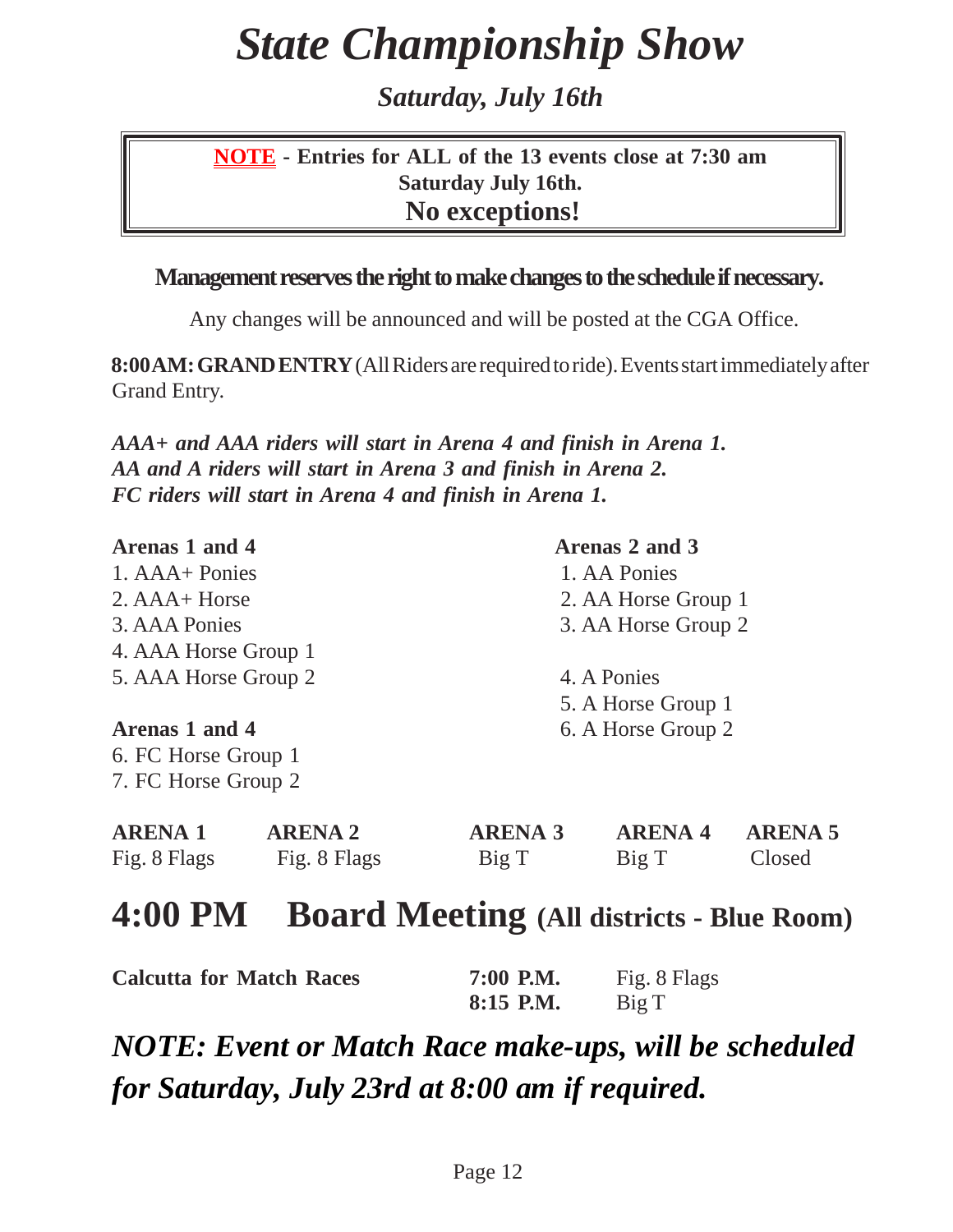### *Sunday, July 17th*

### **8:00 AM.**

### *AAA+, AAA, AA riders will start in Arena 3, finish in Arena 1. A and FC riders will start in Arena 2, at 11:00am and finish in Arena 3.*

### **Arena 3 Arena 1**

| 1. AAA+ Ponies          | 1. AAA + Ponies        |
|-------------------------|------------------------|
| 2. AAA+ Horse           | $2. AAA+Horse$         |
| 3. AAA Ponies           | 3. AAA Ponies          |
| 4. AAA Horse Group 1, 2 | 4. AAA Horse Group 1,2 |
| 5. AA Ponies            | 5. AAA Ponies          |
| 6. AA Horse Group 1,2   | 6. AA Horse Group 1,2  |

### **Arena 2, Then 3 for Barrels**

- 1. A Ponies
- 2. A Horse Group 1, 2
- 3. FC Horse Group 1,2

| <b>ARENA 1</b> | <b>ARENA 2</b> | <b>ARENA 3</b> | <b>ARENA 4</b> |
|----------------|----------------|----------------|----------------|
| Keyhole        | Keyhole        | <b>Barrels</b> | Closed         |

## *Breast Cancer Awareness Pink Day.*

**7:00 P.M.** Barrels **8:15 P.M.** Keyhole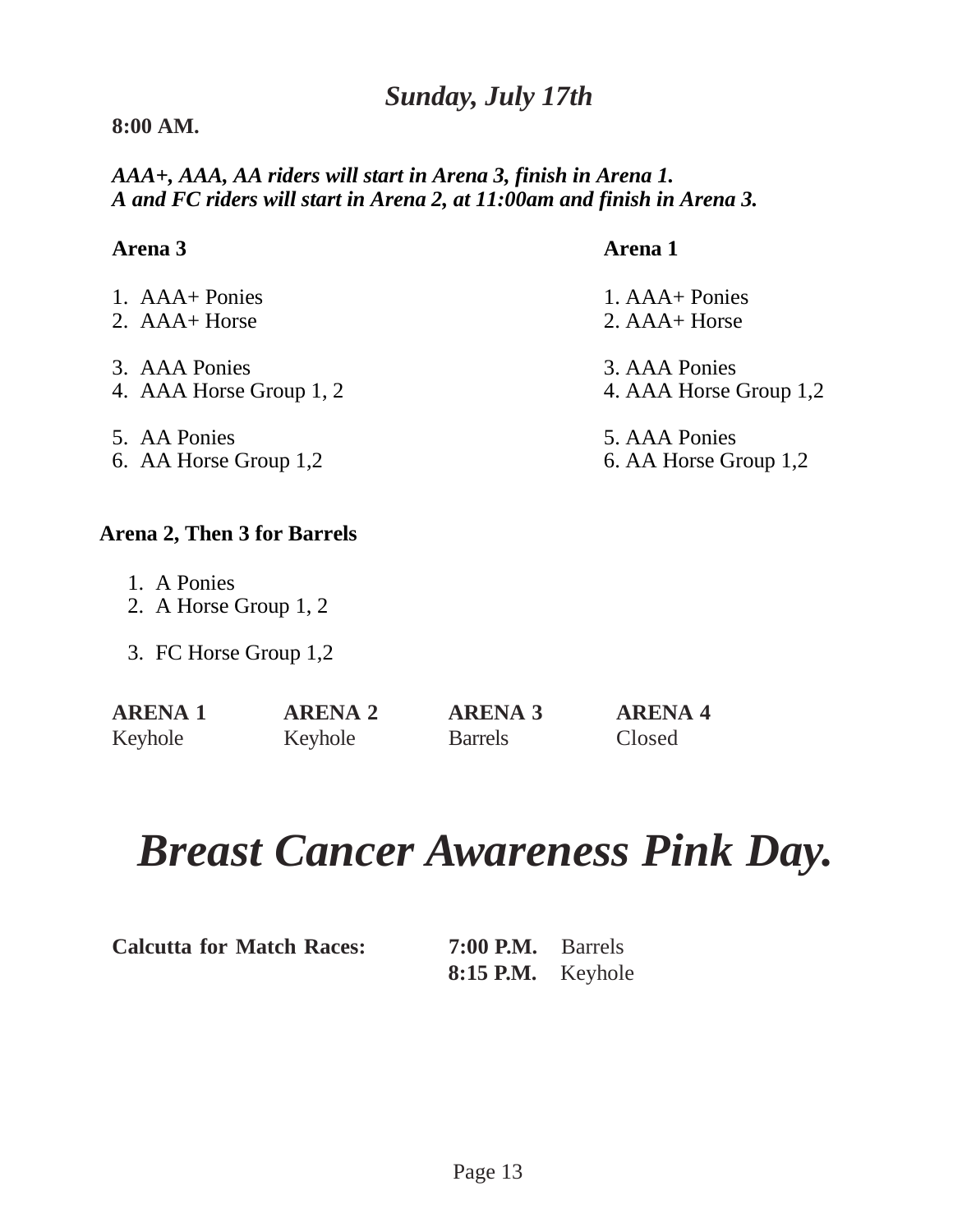### *Monday, July 18th*

### **8:00 AM.**

*AAA+ andAAAriders will start inArena 4, then go toArena 3 and finish inArena 2. AAand Ariders will start inArena 5, then go toArena 1 and finish inArena 3. FC riders will start in arena 4, then go toArena 2 and finish inArena 3. Lead line riders will follow the FC Group 2.*

> **Arenas 4, 3 and 2 Arenas 5, 1 and 3** 1. AAA+ Ponies 1. AA Ponies 2. AAA+ Horse 2. AA Horse Group 1 3. AAA Ponies 3. AA Horse Group 2 4. AAA Horse Group 1 5. AAA Horse Group 2

4. A Ponies 5. A Horse Group 1

**Arenas 4, 2 and 3** 6. A Horse Group 2 6. FC Horse Group 1 7. FC Horse Group 2

**ARENA 1 ARENA 2 ARENA 3 ARENA 4 ARENA 5** Poles I Poles I Single Stake Quadrangle Quadrangle

**Calcutta for Match Races: 6:00 P.M.** Quadrangle

**7:15 P.M.** Single State **8:15 P.M.** Poles 1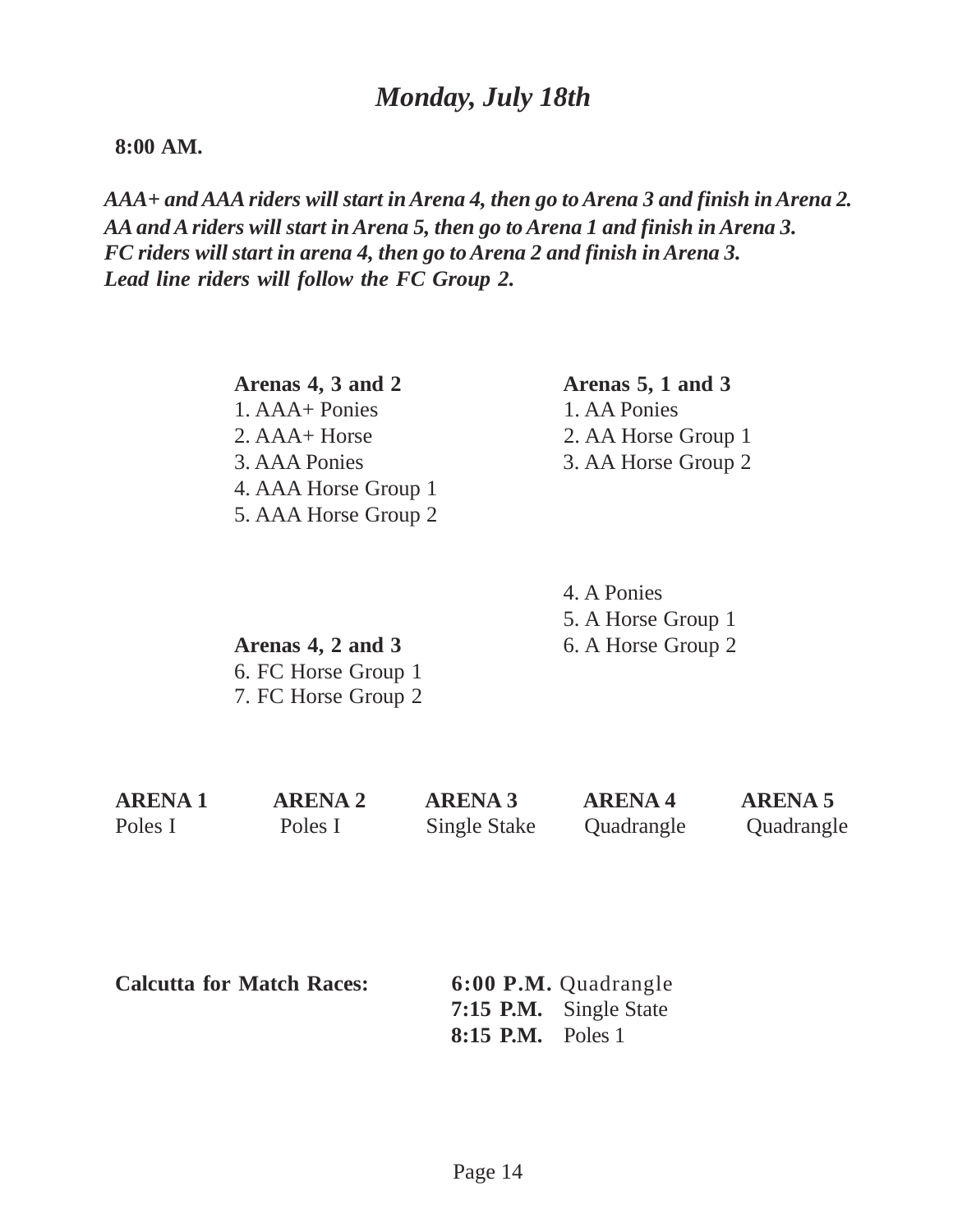## *Tuesday, July 19th*

## *THE OFFICE WILL BE CLOSED TODAY.*

| $8:00 - 9:30 A.M.$ | <b>Free Pancake Breakfast</b> |  |  |
|--------------------|-------------------------------|--|--|
| 12:00 P.M.         | Dog Races                     |  |  |
| 7:00 P.M.          | Bingo, Corn Hole Games        |  |  |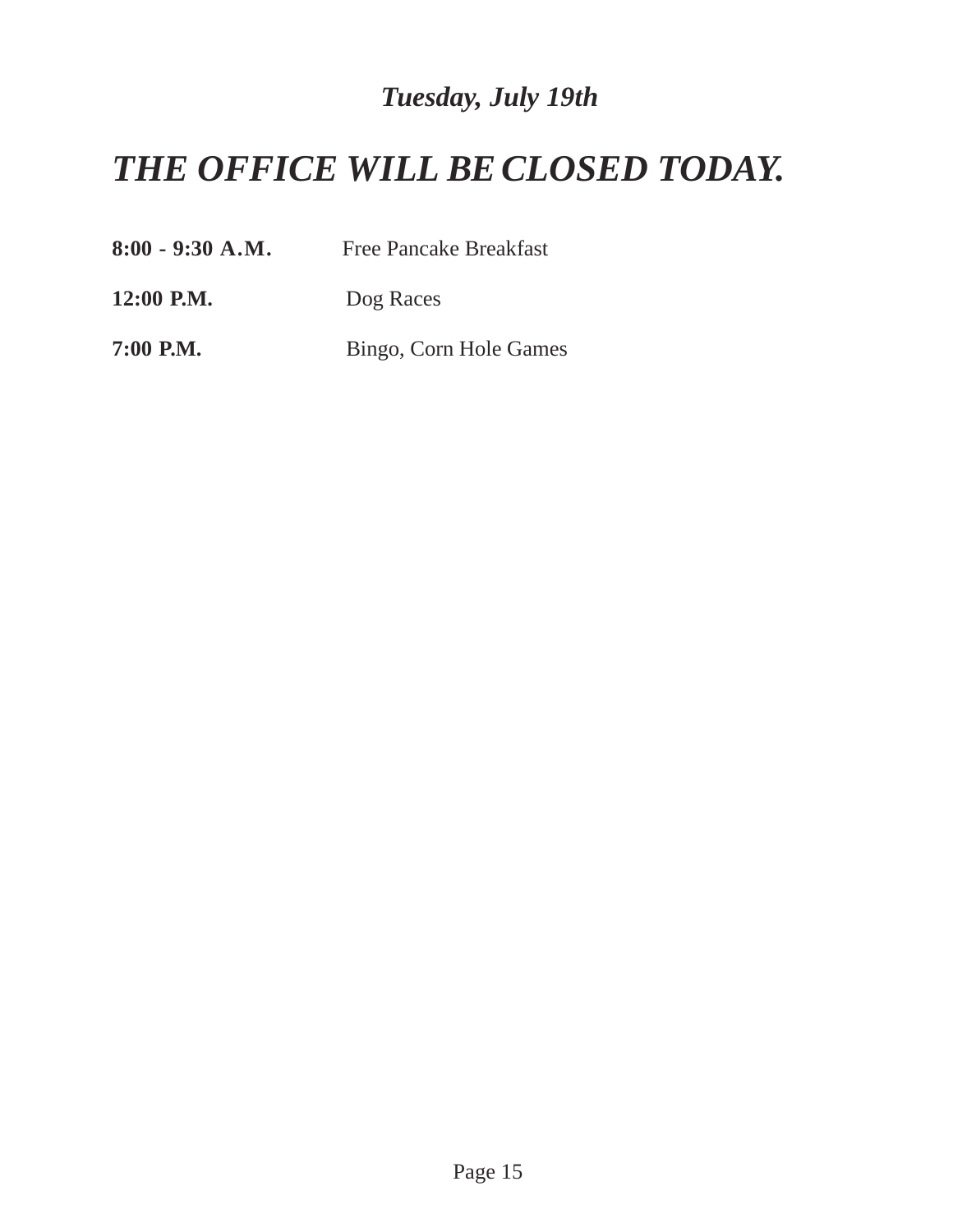### *Wednesday, July 20th*

### **8:00 AM.**

*AAA+ andAAA riders will start inArena 1, then go toArena 4. AA and Ariders will start inArena 3, then go to Arena 2. FC riders will start in arena 1, then go to Arena 4.*

| Arenas 1 and 4       | Arenas 3 and 2      |
|----------------------|---------------------|
| 1. AAA + Ponies      | 1. AA Ponies        |
| $2. AAA+Horse$       | 2. AA Horse Group 1 |
| 3. AAA Ponies        | 3. AA Horse Group 2 |
| 4. AAA Horse Group 1 |                     |
| 5. AAA Horse Group 2 |                     |

4. A Ponies 5. A Horse Group 1

**Arenas 1 and 4** 6. A Horse Group 2 6. FC Horse Group 1 7. FC Horse Group 2

| ARENA 1  | <b>ARENA 2</b> | <b>ARENA 3</b>            | <b>ARENA4</b> | <b>ARENA 5</b> |
|----------|----------------|---------------------------|---------------|----------------|
| Poles II | Poles II       | Hurry Scurry Hurry Scurry |               | Closed         |

### **Team Event's - Ribbon Race (Race will start after the completion of the last event.) 2 Person Poles**

| <b>Calcutta for Match Races:</b> |                      | 7:00 P.M. Hurry Scurry |
|----------------------------------|----------------------|------------------------|
|                                  | $8:00$ P.M. Poles II |                        |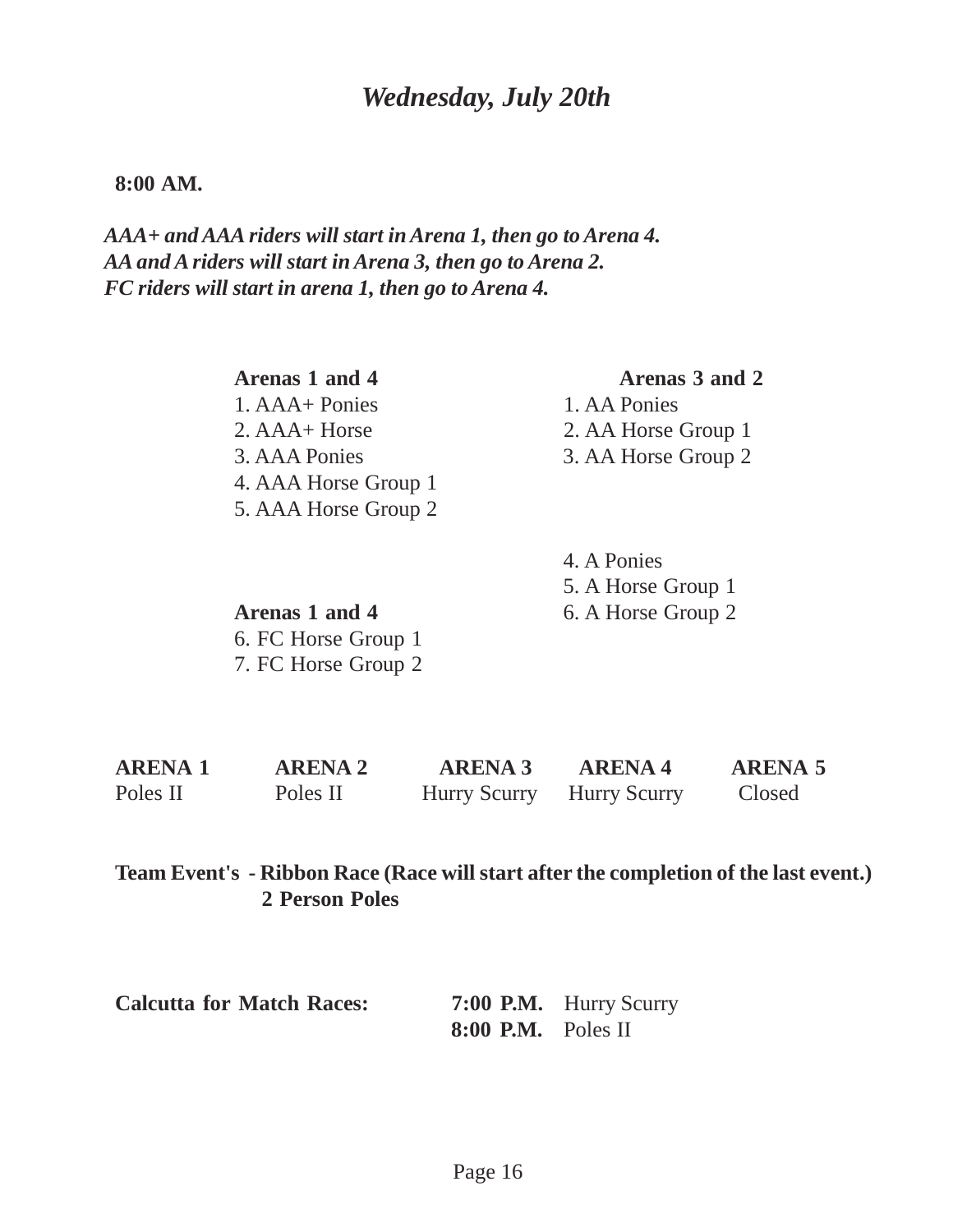### *Thursday, July 21st*

### **8:00 AM.**

*AAA+ and AAA riders will start in Arena 3 and finish in Arena 2. AA and A riders will start in Arena 4 and finish in Arena 1. FC riders will start in Arena 3 and finish in Arena 2. Lead line riders will follow the FC Group 2.*

| Arenas 3 and 2       | Arenas 4 and 1      |
|----------------------|---------------------|
| 1. AAA+ Ponies       | 1. AA Ponies        |
| $2. AAA+Horse$       | 2. AA Horse Group 1 |
| 3. AAA Ponies        | 3. AA Horse Group 2 |
| 4. AAA Horse Group 1 |                     |
| 5. AAA Horse Group 2 |                     |
|                      | 4. A Ponies         |
|                      | 5. A Horse Group 1  |
| Arenas 3 and 2       | 6. A Horse Group 2  |
| 6. FC Horse Group 1  |                     |
| 7. FC Horse Group 2  |                     |

| <b>ARENA 1</b> | <b>ARENA 2</b> | <b>ARENA 3</b>   | <b>ARENA 4</b> | <b>ARENA 5</b> |
|----------------|----------------|------------------|----------------|----------------|
| Speed Ball     | Speed Ball     | <b>B</b> irangle | Birangle       | Closed         |

### **Team Event will begin after the close of the last event.**

**Team Events: 2 person & 5 person speedball** (Team events will begin after the completion of the last event.)

| <b>Calcutta for Match Races</b> |                    | 7:00 P.M. Speed Ball |
|---------------------------------|--------------------|----------------------|
|                                 | 8:15 P.M. Birangle |                      |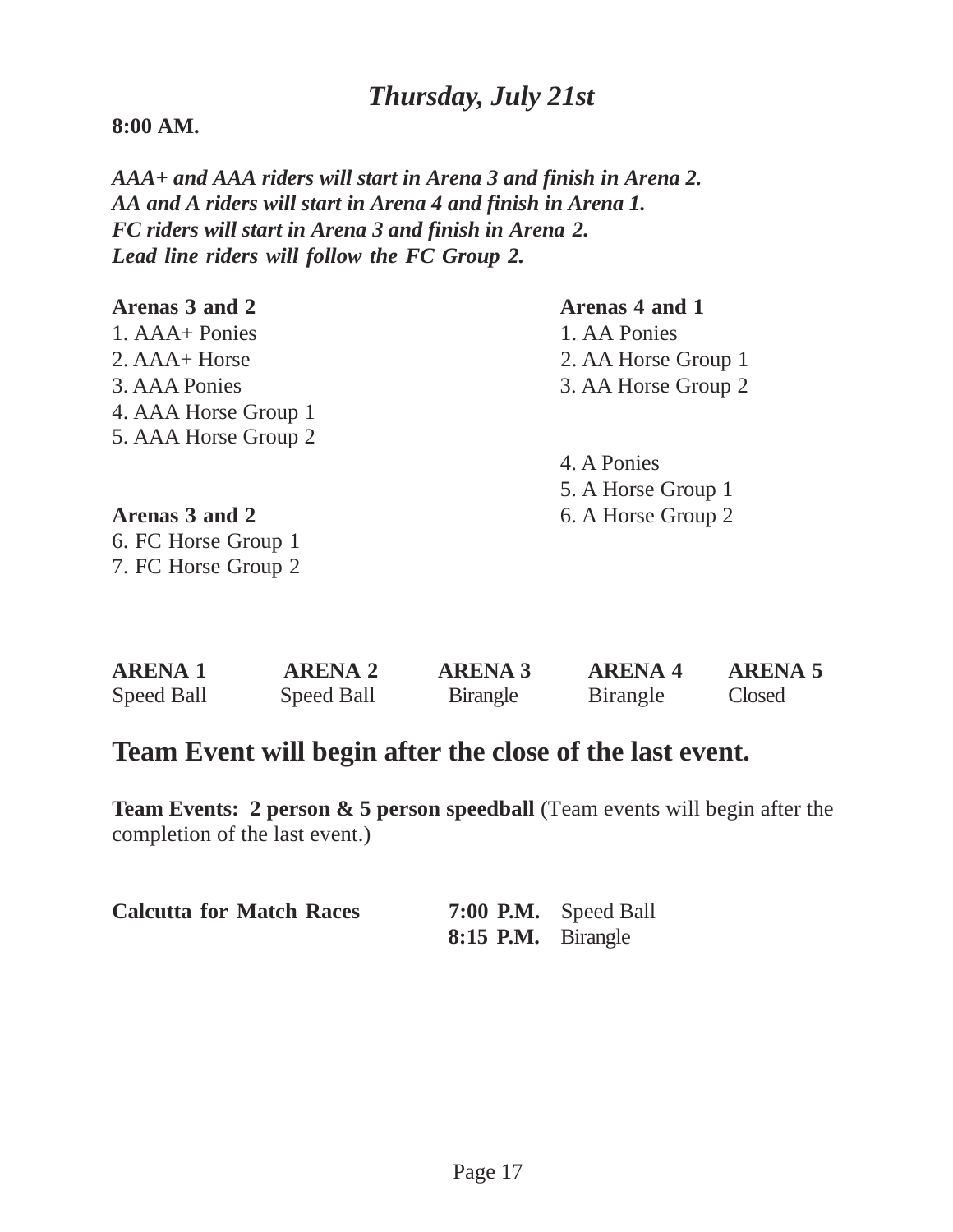### **8:00 AM. -**

*AAA+, AAA and FC riders will start in Arena 1, finish in Arena 3. AA and A riders will start in Arena 2, and finish in Arena 4. Lead line riders will follow the FC Group 2.*

| Arenas 1 and 3       |                               |                      | Arenas 2 and 4                |                |
|----------------------|-------------------------------|----------------------|-------------------------------|----------------|
| 1. AAA + Ponies      |                               |                      | 1. AA Ponies                  |                |
| $2. AAA+Horse$       |                               |                      | 2. AA Horse Group 1           |                |
| 3. AAA Ponies        |                               |                      | 3. AA Horse Group 2           |                |
| 4. AAA Horse Group 1 |                               |                      |                               |                |
| 5. AAA Horse Group 2 |                               |                      |                               |                |
|                      | (Break for Arena Preparation) |                      | (Break for Arena Preparation) |                |
| 6. FC Horse Group 1  |                               |                      | 4. A Ponies                   |                |
| 7. FC Horse Group 2  |                               |                      | 5. A Horse Group 1            |                |
|                      |                               |                      | 6. A Horse Group 2            |                |
|                      |                               |                      |                               |                |
| <b>ARENA 1</b>       | <b>ARENA 2</b>                | <b>ARENA 3</b>       | <b>ARENA 4</b>                | <b>ARENA 5</b> |
| Fig. 8 Stake         | Fig. 8 Stake                  | <b>Speed Barrels</b> | <b>Speed Barrels</b>          | Closed         |

**Team Events: Rescue Race -** *Both participants must be at least 12 years of age as of 01/01/2022 and must wear a helmet. Mandatory Riders Meeting 15 minutes before event starts for all Team Event participants.*

**Calcutta for Match Races will begin 1 hour after the completion of the last team event** Fig. 8Stake Speed Barrels

**Awards will be given out on the stage following Match Races.All riders must attend to pick up their awards. No awards will be allowed to be picked up by others.**

*ALL AWARDS MUST BE PICKED UP BY FRIDAY JULY 22, 2 022 AWARDS WILL NOT BE MAILED.*

**7:00 High Point awards** (On the stage)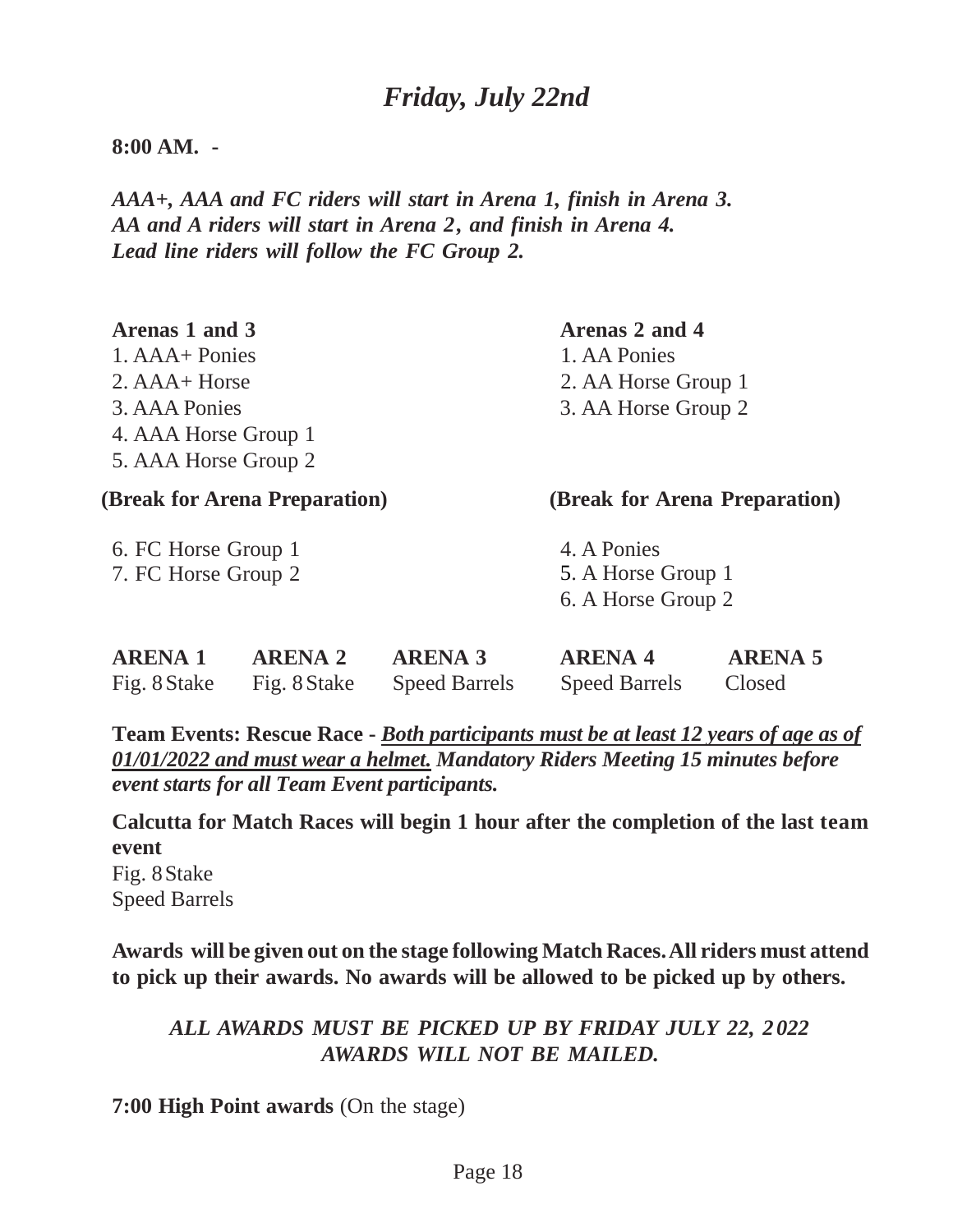### *Saturday, July 23rd*

**8:00 AM** Event makeups (if necessary)

## *NOTE: Event or Match Race make-ups, will be scheduled for Saturday, July 23rd at 8:00 am if required.*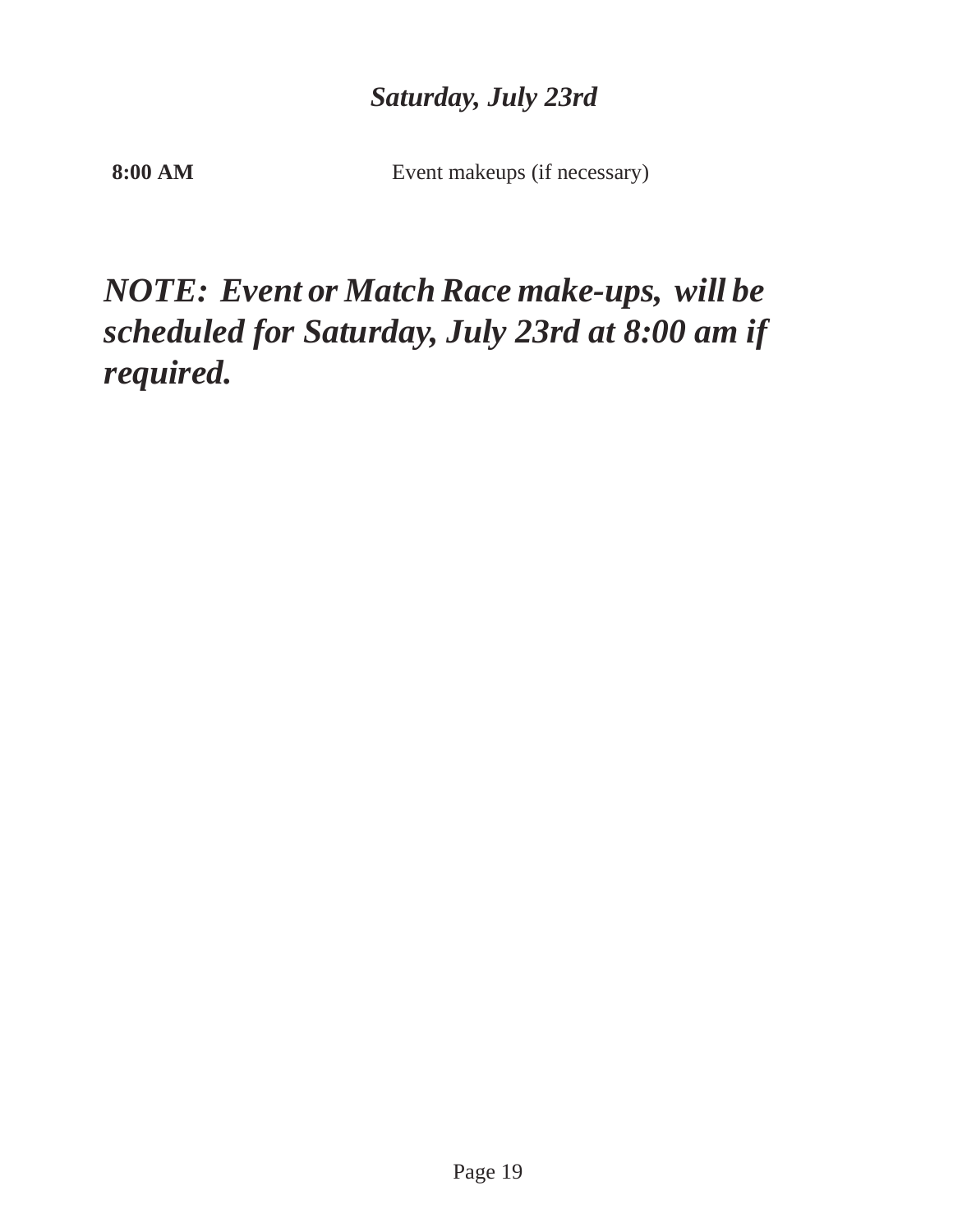## *General Information*

For General Questions, call the CGA State Office at 916-698-1866.

- **1. Entry Deadlines and Late Fees will be strictly enforced.**
	- A. **Post Entries - All post entries will be cash, money order or cashier's check only, NO EXCEPTIONS. New entries not postmarked by the closing date of Monday July 1, 2022 will be subject to a \$40.00 late fee as well as being cash, money order or cashier's check**. Entries not postmarked by July 1 st need to be paid in person at the show.
	- B. **Team Events -** Entries for Team Events **close per posted in the premium.**
	- C**. Setups -** Entries for Setups for the **first four events** will close 30 minutes before the events are run. Announcements will be made throughout the day for the remainder of the events and cut off times. Signups for Setup events starts Thursday at 10:00 am.

### **2. Rules for determining Hi-point Champions**

*\*NOTE: Contestants must run 12 out of 13 events to qualify for High Point awards!*

- A. Performance Divisions
	- 1. A rider may accumulate Hi-Points (points) in the division that he/she is signed up in and one division higher.
	- 2. Points will be accumulated as follows:  $1st = 11$  points,  $2nd = 9$  points,  $3rd = 8$  points,  $4th = 7$  points,  $5th = 6$  points,  $6th = 5$  points,  $7th = 4$  points,  $8th = 3$  points, 9th  $= 2$  points, and 10th  $= 1$  point.
	- 3. The High Point Champion will be the person that accumulates the greatest number of points in the 13 regular events.
	- 4. In case of a tie, the winner will be determined by evaluating which rider has the greatest number of 1st places, 2nd places, 3rd places, etc. until the tie is broken.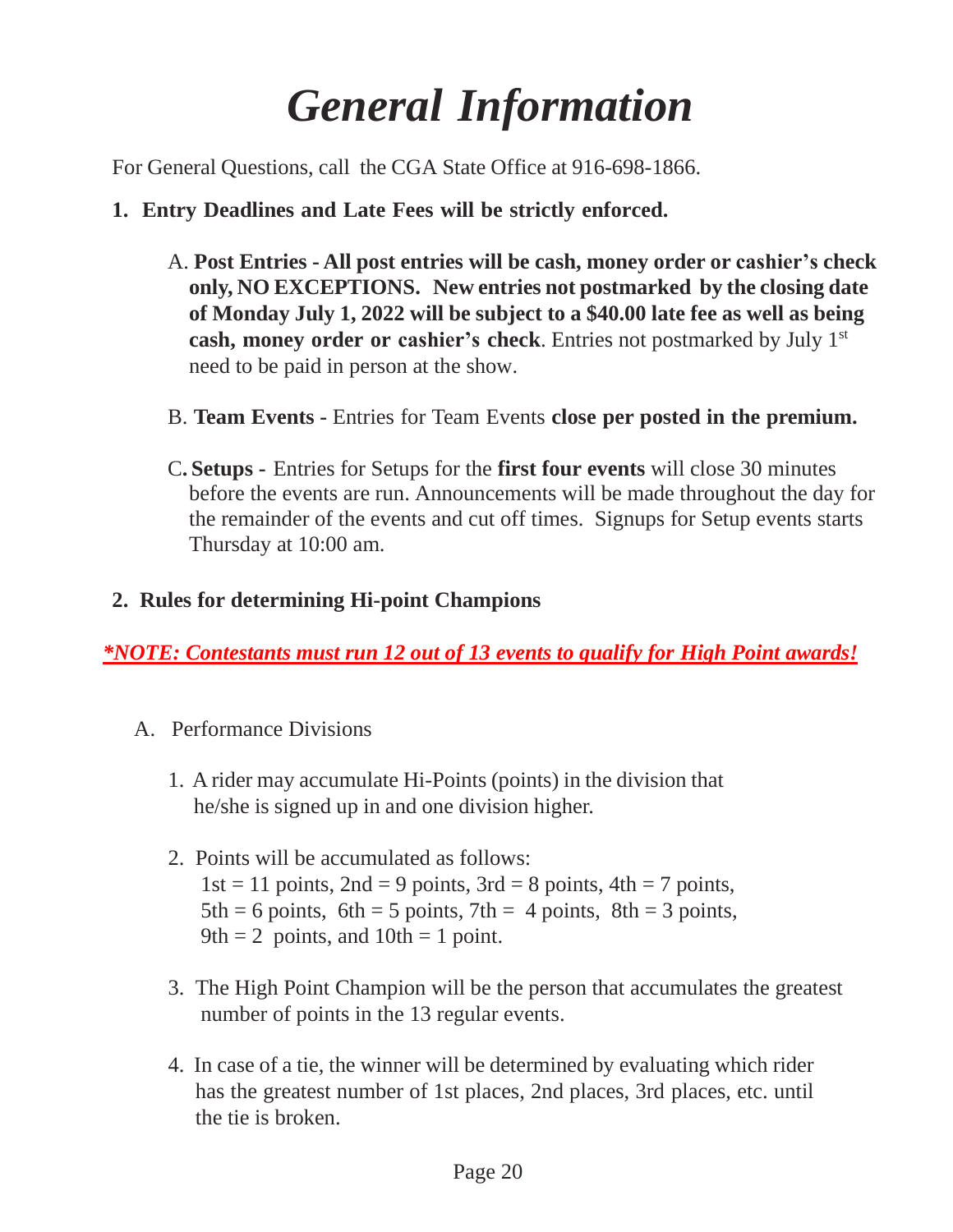- B. Overall Speed and Skill Divisions
	- 1. Riders will earn points in each of two divisions:
		- A. Speed Events (Barrels, Birangle, Hurry Scurry, Speed Barrels, Single Stake and Figure 8 Stake)
		- B. Skill Events (Figure 8 Flags, Keyhole, Poles I, Poles II, Speed Ball, Big 'T', and Quadrangle)
	- 2. The fastest of *all* the riders running a given event will earn 11 points, 2nd fastest = 9 points, 3rd fastest = 8 points, 4th fastest = 7 points, 5th fastest = 6 points, 6th fastest = 5 points, 7th fastest = 4 points, 8th fastest  $= 3$  point, 9th fastest  $= 2$  points, and 10th fastest  $= 1$  point.
	- **NOTE** These are NOT the same as the points accumulated while riding in regular divisional competition.
	- 3. The Overall Speed Champion will be the person that accumulates the greatest number of points for the 6 speed events. The Overall Skill Champion will be the person that accumulates the greatest number of points for the 7 skill events.
	- 4. In case of a tie, the winner will be determined by evaluating which rider has the greatest number of 1st places, 2nd places, 3rd places, etc. until the tie is broken.

### **3. CGA Rules**

- A. It is the duty of all contestants to know and abide by the rules. **All riders are expected to be familiar with the rules contained within the most recent edition of the CGA Rule Book and recent rules changes as noted on the CGA website.**
- **4. Safety Helmets**

A. CGA strongly recommends the use of Safety Helmets. **Safety Helmets are required for all riders under the age of 18, while mounted at any time and Safety Helmets are required for both participants in Rescue Race, regardless of age.**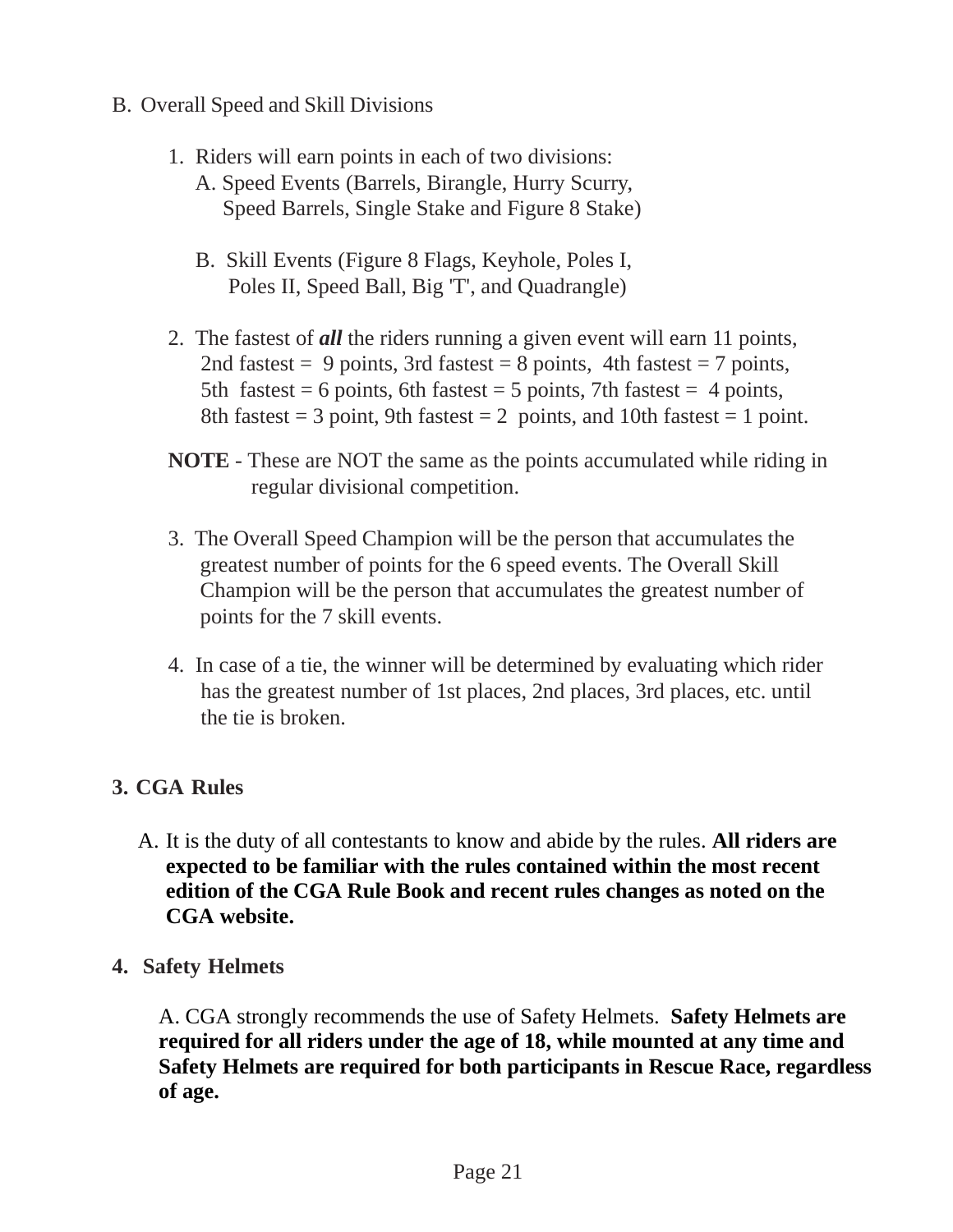## **Rules for 2022 State Show Finals**

**1. All CGA rules and regulations as written in the most recent version of the CGA Rule Book and CGA Information / Regulation Manuals will apply at this show. DECISIONS MADE BY SHOW MANAGEMENT OR JUDGES ARE FINAL.**

**2. Management reserves the right to make changes to the schedule if necessary.** Any changes will be announced and will be posted at the State Show Office.

### **3. Conduct**

Unsportsmanlike conduct by contestants, parents, friends, or relatives will result in disqualification of the contestant from the show and dismissal from the show grounds. Each contestant is advised to discuss this rule with his/her family prior to arriving on the Show grounds. All children must be under a parent or guardians supervision while on the show grounds. Mischievous conduct by children may result in the dismissal from the grounds and or the show without a refund. **NOTE: Misuse of alcohol or any illegal substance will be considered grounds for dismissal from the show and grounds.**

**4. NO Horses or Ponies are permitted (FOR ANY REASON)** on the lawn and camping area. This includes any area where the roadway is blocked and "No Horses Allowed" signs are posted. Failure to follow this rule may result in dismissal from the grounds.

**5. Horses are not to be tied to any object** that is not designed as a hitching rail or post. Water faucets, door handles, wood or chain link fences are not designed and not to be used as a tie for your horse.

**6. At no time are horses or ponies to be raced** on the grounds, except in CGA approved events, (Match Races). The perimeter track is a **WARM UP AREA** - **NOT TO BE USED TO RACE YOUR ANIMAL.**

**7. RIDING DOUBLE IS NOT ALLOWED,** except in the Rescue Race event. Practice time for rescue race may be set aside prior to the event, in a specified area and only at a walk or trot.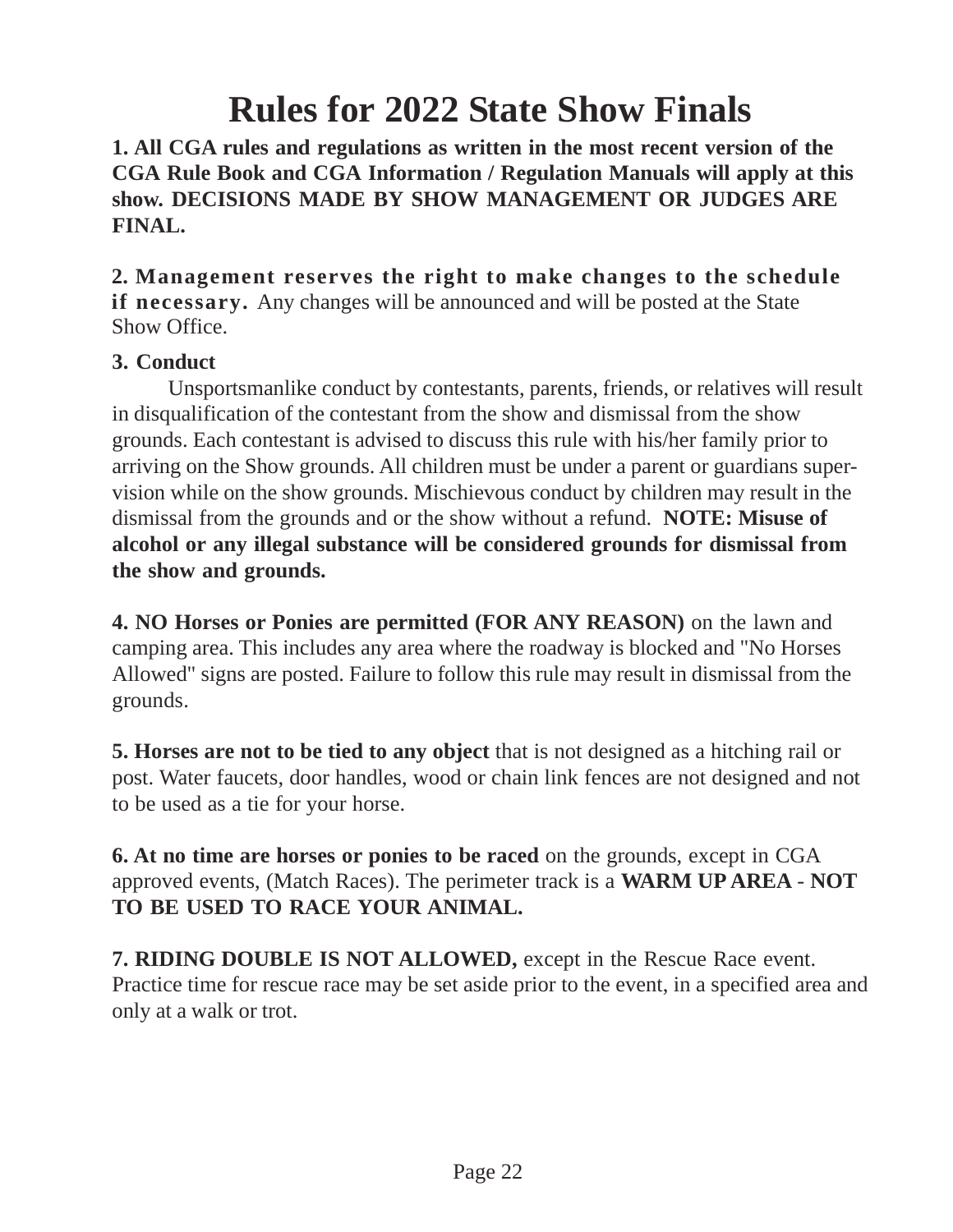**8. Per the State of California** Fire Code **ALL ROADWAYS AND DRIVEWAYS MUST REMAIN CLEAR AT ALLTIMES.** They are all fire lanes including all the aisle ways between the barns and stalls. **AT NO TIME ARE VEHICLES TO BE PARKED BETWEEN OR AROUND THE BARNS. ANY VEHICLE BLOCK-ING THESE FIRE LANES WILL BE MOVED OR TOWED AT THE OWNERS EXPENSE.** The only exceptions to this law, are vehicles that are involved in an emergency, including, but not limited to, CGA State Show Management.

**9. Bicycles, skateboards, skates and scooters** are **NOT** to be ridden in the **grandstands** or **Patio** area. Please keep these things at either end of the grandstands and out of the way of pedestrians. Bicycle helmets are mandatory for all bike riders under the age of 18 years. All bicycles must be registered with State Office upon arrival at state show.

### **V C Section 21212 Youth Bicycle Helmets Minors**

21212. (a) A person under 18 years of age shall not operate a bicycle, a nonmotorized scooter, or a skateboard, nor shall they wear in-line or roller skates, nor ride upon a bicycle, a nonmotorized scooter, or a skateboard as a passenger, upon a street, bikeway, as defined in Section 890.4 of the Streets and Highways Code, or any other public bicycle path or trail unless that person is wearing a properly fitted and fastened bicycle helmet that meets the standards of either the American Society for Testing and Materials (ASTM) or the United States Consumer Product Safety Commission (CPSC), or standards subsequently established by those entities. This requirement also applies to a person who rides upon a bicycle while in a restraining seat that is attached to the bicycle or in a trailer towed by the bicycle.

**10. No pets/animals are allowed in the grandstands or any building** at any time, with the exception of service animals. **You will also be required to show proof of Rabies Vaccination for your pet on arrival at State Show.**

**11. There is a 10:00 PM CURFEW.** This is a Bolado Park regulation mandated by orders from the San Benito County Court. All CGA members will adhere to this policy.

**12. VEHICLES:** Only licensed drivers are allowed to operate vehicles on the show grounds. **ALL GOLF CARTS OPERATING ON FAIR GROUNDS PROPERTY WILL BE REQUIRED TO CHECK IN WITH STATE OFFICE AND SHOW PROOF OF INSURANCE.** NO **Red** or **Green** sticker off road vehicles including off road style **ATV's, go-karts or similar are allowed. Only Golf Carts and side by sides are allowed. SPEED LIMITS SHALL BE OBSERVED AT ALL TIMES BY ALL VEHICLES.** A 5 MPH speed limit will be enforced by State Show Management for all vehicles including bicycles, scooters and golf carts.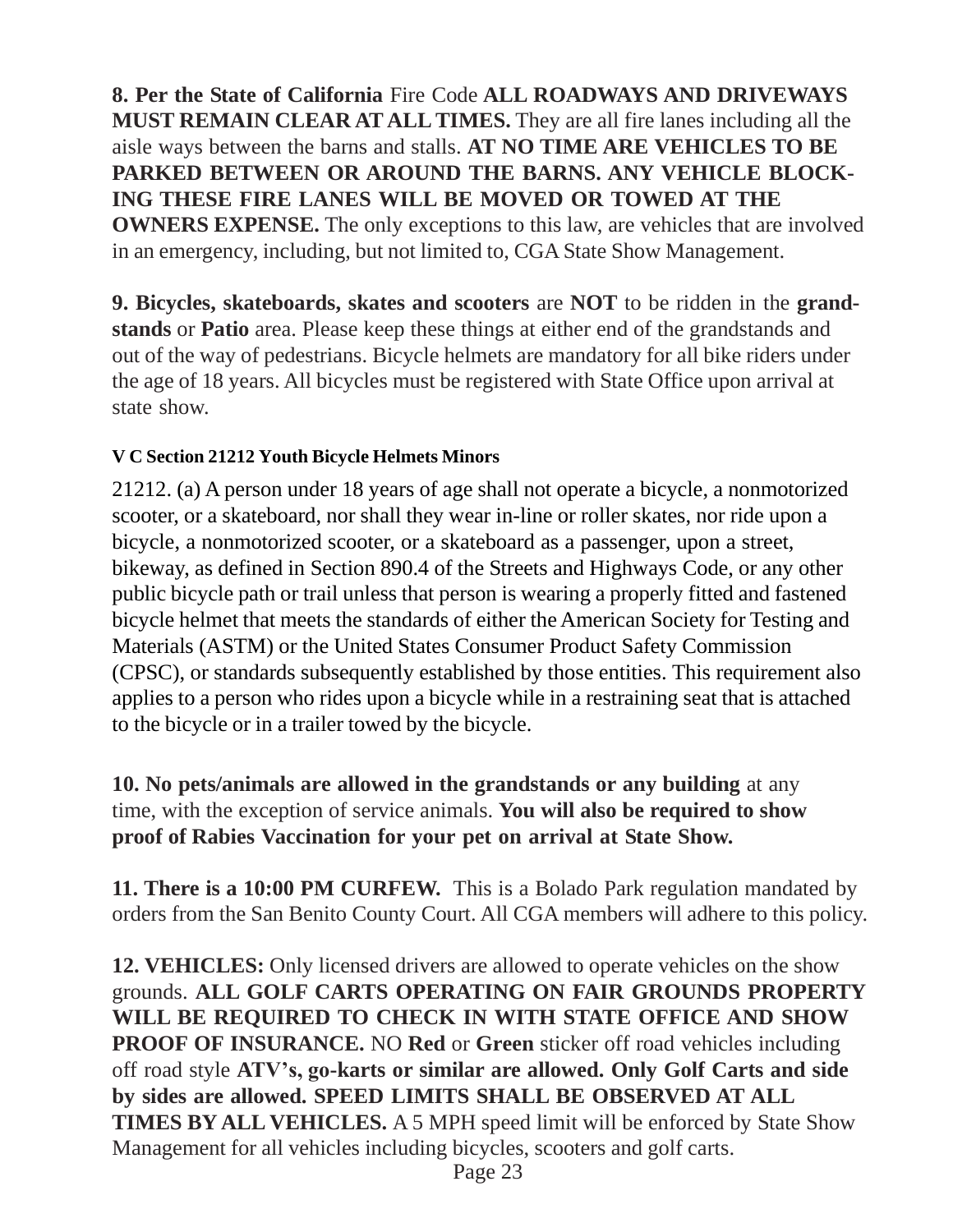**All golf carts operating after dark must have lights. All golf carts and side by sides must show proof of insurance upon arrival at State Show.** The proof of insurance **MUST** name **California Gymkhana Association** as additional insured or it will not be allowed to be used on show grounds.

### **PEDESTRIANS AND ANIMALS HAVE THE RIGHT OF WAY. USE CAUTION ATALLTIMES**

**13. All pets are to be kept on leashes,** or restraints, at all times. Only one warning may be given before removal of the animal will be required by Show Management. **ANY AGGRESSIVE ANIMAL WILL BE REQUIRED TO BE REMOVED IMMEDIATELY.** Please remember to clean up after your pet, it is not only courteous but required by Bolado Park regulation. All dogs must have proof of current rabies vaccination.

**14.Permission Slips for Minors:** If you are not attending the CGA State Show with your child, **you must** send with the guardian, a signed letter, giving permission for decision making for potential medical emergencies.

### **15. Early Arrival**

CGA's reduced rates do not apply if you plan to arrive at the Fairgrounds prior to Thursday, July 14th. If you plan to arrive at the Fairgrounds prior to July 14, 2022, **YOU MUST PAY WITH YOUR ENTRY.** The charge for an RV is \$38.00 per night, \$21.00 per night for a Tent, stalls are \$30.00 per day. **There is a place on the entry form for early arrival fees. NOTE: Early arrival is primarily for show management, if you arrive early and set up in management space, you will be asked to move.**

### **16. Stalls: VERY IMPORTANT READ CAREFULLY**

Stall facilities on the grounds will be provided on a first come first served basis. No stalls may be "Reserved" or "Saved". Only Show Management has the privilege to reserve stalls for their own use, because early arrival of the management is required to set up the show. Stallions, biters, kickers, or "problem" horses should be placed in the Pipe corrals alongside of the arena. *Please make sure your animal is current on all inoculations.*

**U-Barn Stalls** can be reserved through the State Office and are only issued with a completed State Show Entry Form. **Do not call the state office for reservations.** The State Office will contact you when and if you have been assigned a U-Barn Stall (32 stalls). See the entry form for additional costs of these areas. **Entries received reserving a U-Barn stall must be accompanied by registration and payment of a minimum of 12 events.**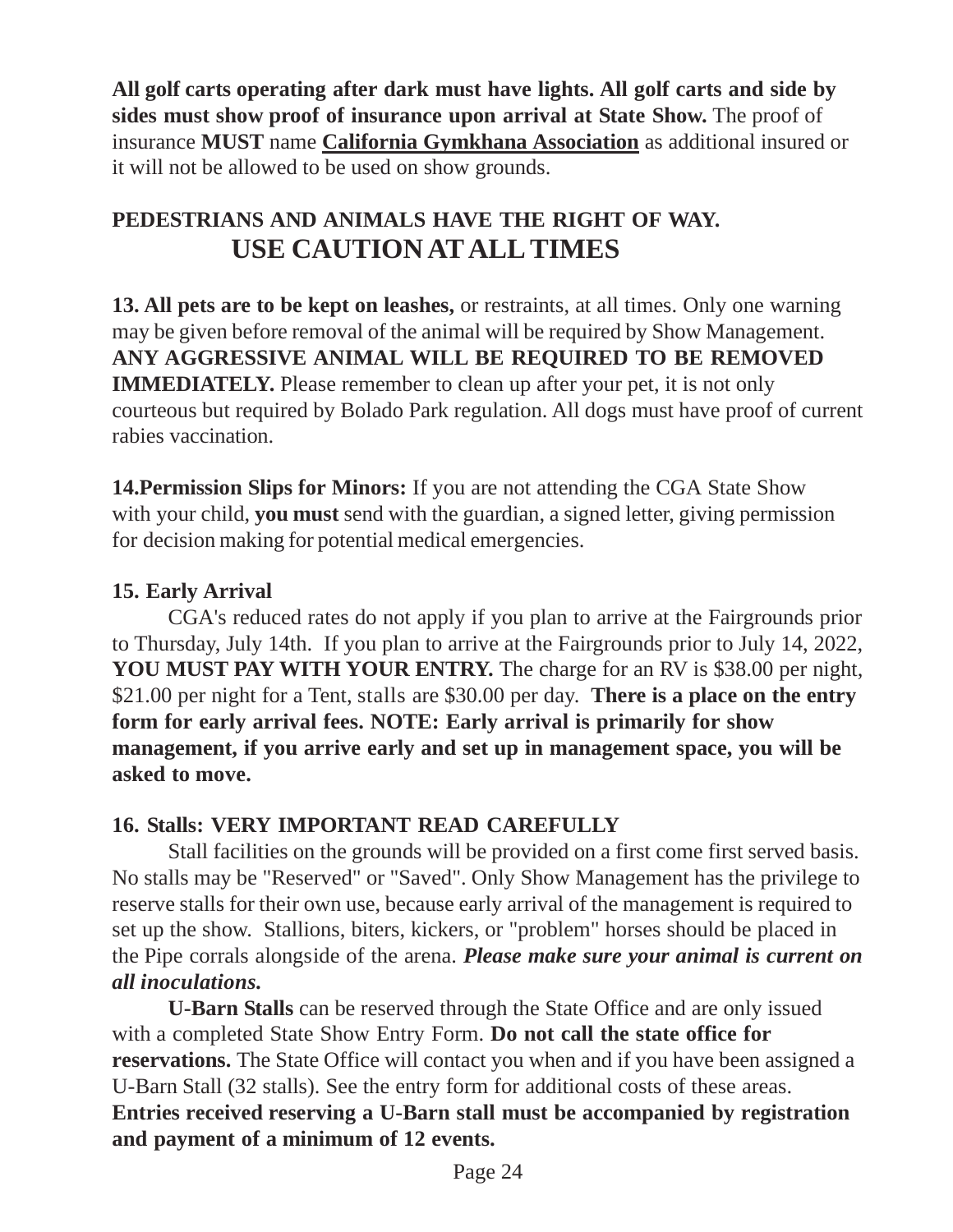**All other stalls**, you may put your horse in any stall that has not been taken. *You may NOT save a stall for a friend or relative, you may only take the stall(s) you have paid for. No stalls may be used for horses not entered in the regular show. If you are only riding setups, you may NOT reserve a stall. You may NOT lock up a stall. Any stalls found locked will have the lock cut off. The stall is NOT yours unless your horse is in it.* **ABSOLUTLY NO DIVIDERS ARE TO BE RE- MOVED FROM ANY STALL, INCLUDING BARNS A, B & C.**

**You must provide shavings** (*absolutely NO straw, per Park Management*) for your stall. You must keep your stall clean and give your animal fresh water so bring a water bucket, stall rake or shovel and do not put your stall cleanings/manure in the aisle way, there are locations at the end of each barn to pile the manure/cleanings so the park crew can come around and clear it away easier. ALL STALLS must be cleaned of all manure and shavings when the show is over before you leave the grounds.

**NOTE: STALLIONS AND PROBLEMS HORSES.** All stallions are required to be in pipe corrals that are located in the center of the arena area. YOU MUST CONTACT the Barn Manager **Dianna Malley 707-410-7208** for your stall if you have one of these horses. Stalls have been isolated for you. There will be no PROBLEM HORSE stalls available this year. If you have a biter or kicker you should plan to bring orange plastic netting to install between your stall and others to eliminate any problems.All horses/ponies entered in the show MUST have their CGA stall card displayed as soon as possible. At no time may a horse /pony be kept in a trailer, all animals that are entered in the show must be kept in a stall.

The portable pipe stalls at the north end of the grounds are not attached to the ground, only to each other. **No EZup or similar temporary shade will be allowed in the portable stall area. Please be sure your animal is current on all inoculation. AT NO TIME ARE DIVIDERS ALLOWED TO BE REMOVED BETWEEN STALLS and do not use stalls to store feed or tack, only animals since space is limited.** The **A** barn has smaller stalls, if possible, ponies are encouraged to use them.

**17. Horse Trailer Parking:** Please park your horse trailer in the designated areas. Remember to keep the roadways clear at all times. The fire apparatus and ambulances that may have to respond are much larger and require room to maneuver around, keep this in mind when you park your trailer and whenever you are driving around the grounds. What may only take a minute to you may severely delay emergency care or action for someone else. Horse trailers are not allowed in the camping area unless they have been cleaned out and are being used as a living area. Remember at no time are horses allowed in the camping area. **NO PARKING OR CAMPING IN THE U-BARN CIRCLE,** the grandstand side of this area is **limited trailer parking. NO HORSE TRAILER PARKING/CAMPING WILL BE ALLOWED INSIDE THE TRACK AREA AROUND THE ARENA.**

Page 25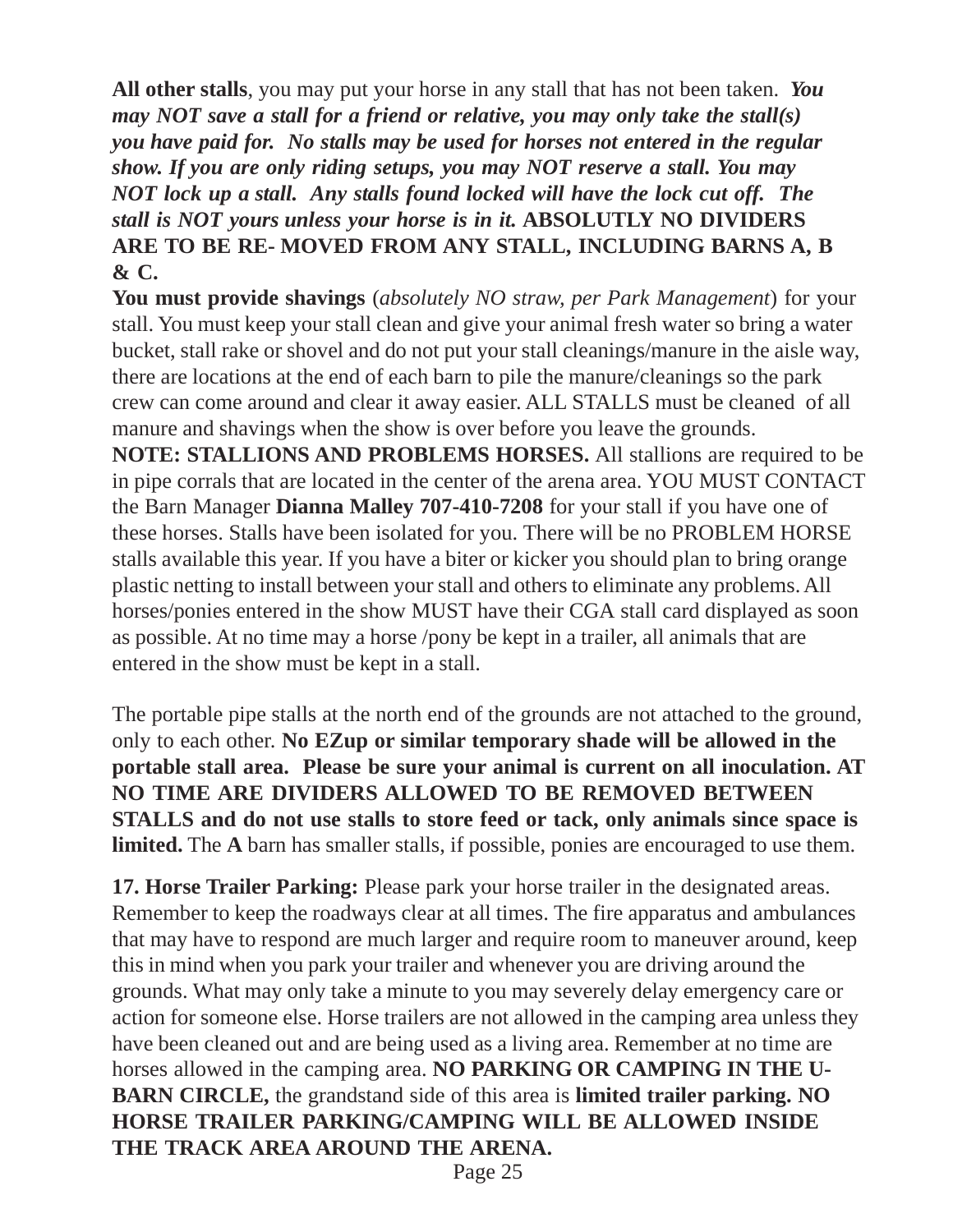**18. Camping:** Camping will only be permitted in designated camping areas. No camping in the barn areas will be permitted. If you are not sure contact the State Show Office for clarification. ALL tents must pay camping fees regardless if you are camped with an RV. Any tent with an electrical cord running to it will be charged hookup fees.

**19. Electrical Outlets:** Electrical outlets are assigned on a "first-come" basis. **DO NOT TAMPER WITH ELECTRICAL COVERS AND CIRCUIT BREAKERS.**  If you have an electrical problem, please contact show office. 20-amp service is available, and you must bring your own cord since outlets may be some distance from your camp. **Use of air-conditioning is not allowed unless you are using your own generator. TAMPERING WITH ELECTRICAL OUTLETS AT ANYTIME WILL CAUSE YOU TO BE REMOVED FROM THE SHOW GROUNDS.**

**20. Water outlets** are on a limited supply (first come basis) and are part of the RV hook up charge. Should you require water for medical reasons advise show management so accommodations can be made.

**21. BBQ Ashes;** All BBQ ashes and charcoal briquettes must not be dumped in the trash cans or dumpsters. They must be completely cold then be placed in a bag for disposal. **No open flames allowed.**

**22. Riders** receiving awards are **encouraged** to follow the CGA dress code when picking up your awards.

**23. No Pools Allowed –** There are no pools of any kind allowed. This includes pools of all shapes, sizes and designs.

**24. State Records:** CGA State records may be broken only during regular events. The last person to break a State Record for an individual event receives \$500.00 and is honored with a special award at the annual CGA Convention. Riders who break a State Record in a Team Event split the \$500.00 and are honored with a special award at the annual CGA Convention.

**25. Protest Procedure:** A verbal protest must be made to the Show Office within fifteen (15) minutes of the incident. Awritten protest must be presented within thirty (30) minutes of the verbal protest accompanied with **ONE HUNDRED (\$100.00)**  dollars CASH. A protest committee (Rules Chairman and all available Master Judges) will conduct a meeting to decide on the protest. All decisions are final.

**26. Pony Measurements**: Ponies must be measured at the State Show prior to running the first event. *Pony measurements will take place on Thursday July 14th and Friday July 15th near wash racks.*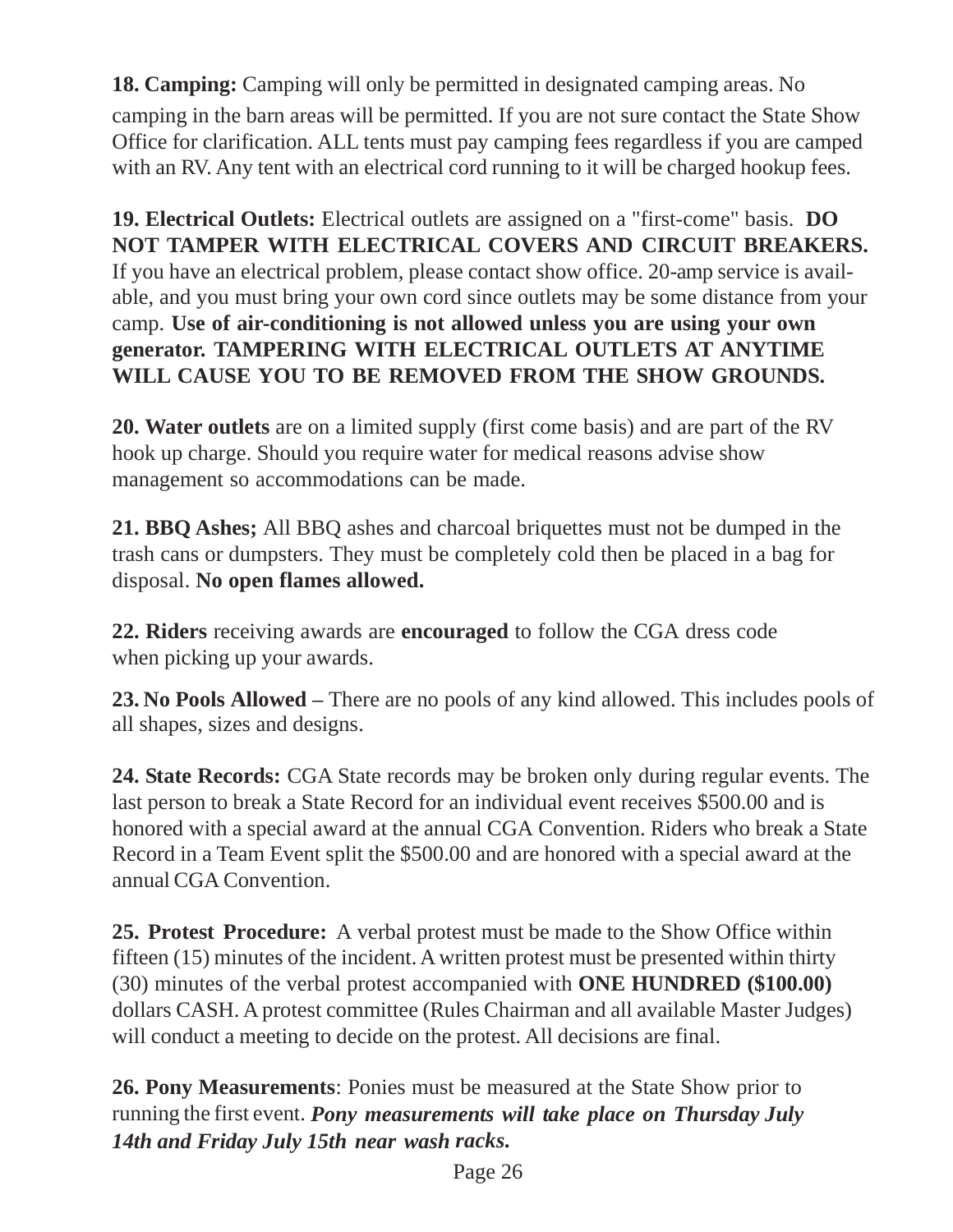**27. DIVISION SIGNUPS:** You may not sign up in a division lower than you are rated by CGA State Office.

**28. MULTIPLE ENTRIES:** If you signed up on multiple mounts; accommodations *may* be considered if both mounts are called to ride at the same time in different arenas. However, you must send a representative to the arena you are not riding in to notify the announcers and judge *PRIOR* to ride time. You may be moved down but you must ride within your division or you will be given a one-minute call. Once the event has been advanced to the next division you will not be allowed to ride out of order.

### **ANY QUESTIONS ABOUT ANY OF THESE RULES, POLICIES OR RECOMMENDATIONS PLEASE CONTACT THE CGA STATE SHOW MANAGERS.**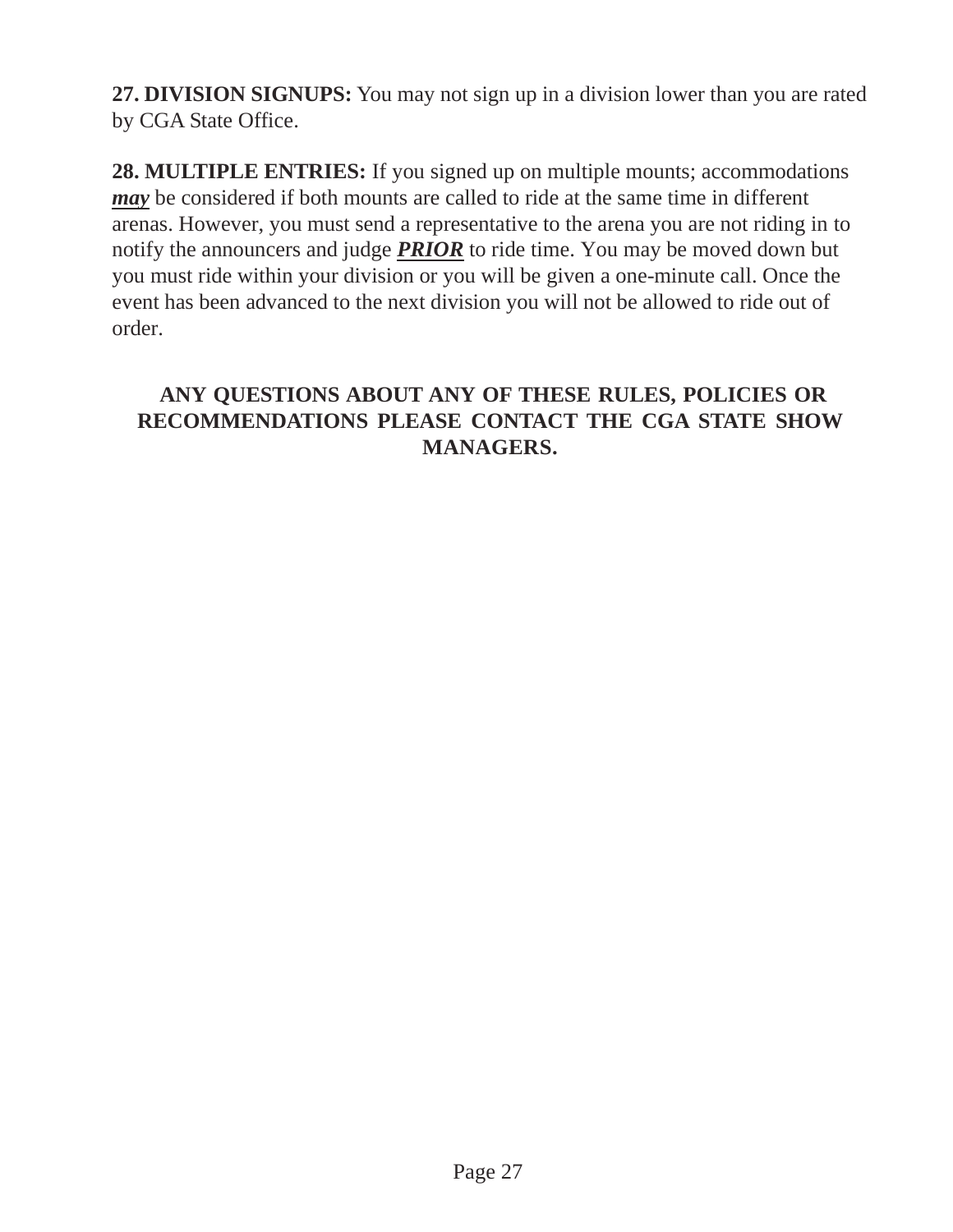### **Match Race Procedure**

### **PLEASE NOTE: The Match Race rules will be available for reading at the show.**

**1.** The top 16 times run during the course of each event regardless of what division a Rider is running in will qualify the Rider to ride in the Match Races. If a Rider is riding two mounts and qualifies on both in an event, the Rider can only ride one of the mounts in the Match Race and must declare which mount he/she will ride when signing up at the entry booth. Eight (8) alternates will be named (the next eight best times) to ride in case of injury or any one of the top 16 Riders chooses not to participate. All the alternates should be at the gate ready to ride in case one of the 16 finalists do not show up for some last-minute reason. **All riders including alternates** who qualify for a Match Race **must sign** in at the entry booth in person **within 30 minutes from the time the list of riders is announced** if they choose to participate. If any rider doesn't sign, the next alternate will be moved up. *Alternates, do NOT sign "yes" if you do not intend to ride.*

**2.** The Riders will be randomly selected to ride in each of eight (8) heats (two Riders per heat). This competition will result in eight (8) winners who will then compete in four (4) heats. This competition will result in four (4) winners who will then compete in two (2) heats. The two (2) winners of that competition will then compete in the finals to determine Champion and Reserve Champion. The losers from the previous heat receive a tie for Semi-finalist money.

**3.** Dual lane electronic timers will be used to start each race, to call a foul start and to declare the winner.

**4.** Two Riders will be called into the arena. As the first Rider enters the arena, an electronic timer will start counting and at 15 seconds a warning signal tells the Riders that the race will begin in 5 seconds. If a Rider crosses the starting line prior to the starting horn, the electronic timer will set off a foul start light and that Rider will be disqualified. For the Riders that have a good start, the timer will flash a green light for the first rider to cross the finish line. The first Rider to cross the finish line with the least number of obstacles knocked down will be the winner of that heat. In the event of a timer malfunction, the Head Judge will either declare a winner (if it's obvious), or require that the heat be rerun.

**5.** If all Riders are disqualified in a specific heat, there will be no winner for that heat.

**6.** If anyone outside of the arena assists a Rider who is in the arena, such as holding the mount from over the fence or has any physical contact with the mount, the Rider will be disqualified. Everyone must stay at least 10 feet from the fence once the system is on.

### **ABSOLUTELYNOCHECKS ACCEPTED FORCALCUTTA**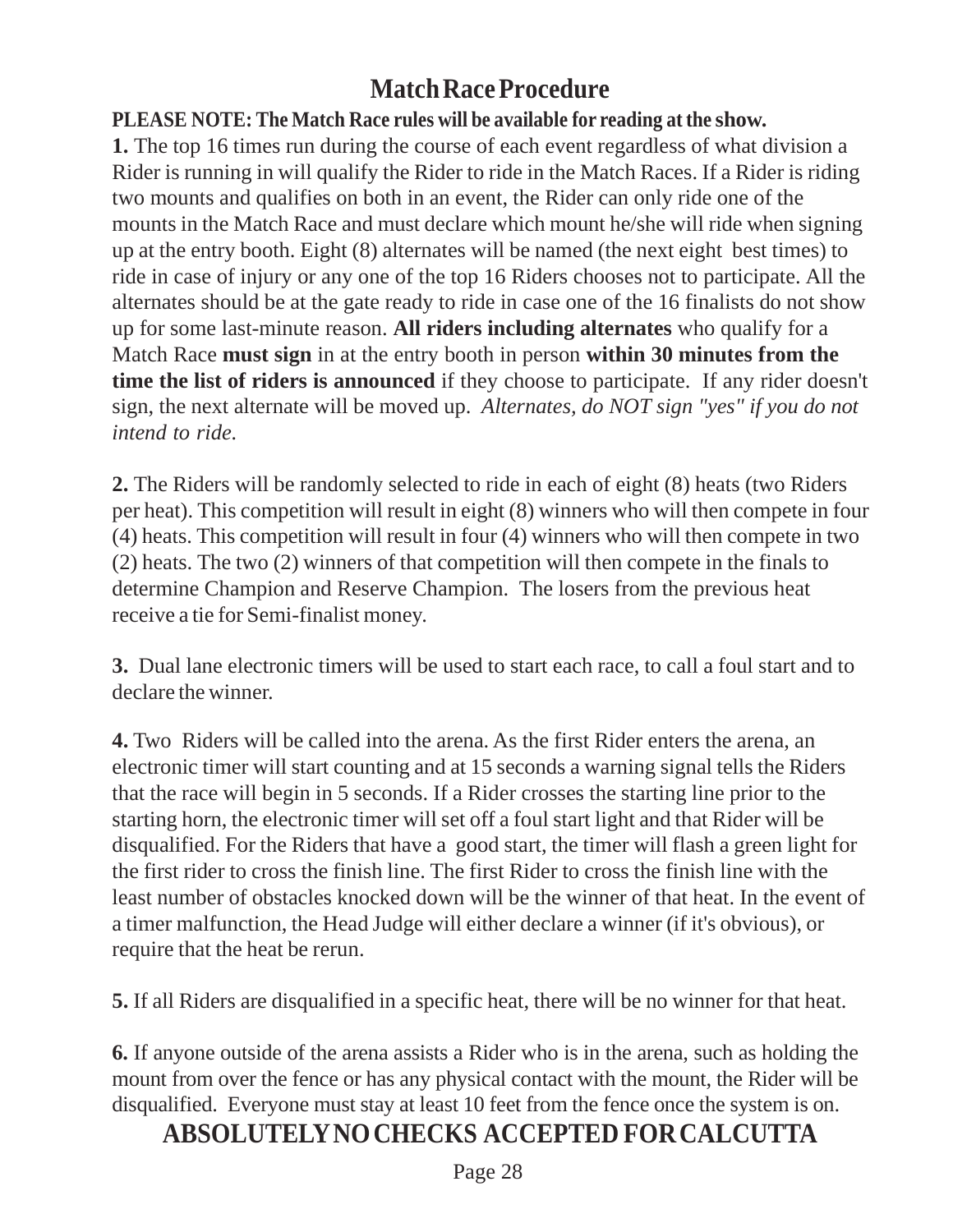## **Bolado Park State Show Records**

### **Horses**

| Event          | Rider                  | Mount                       | Date Set | <b>Time</b> |
|----------------|------------------------|-----------------------------|----------|-------------|
| <b>BAR</b>     | Margo Abatti           | Doc                         | 1993     | 17.740      |
| <b>BR</b>      | Lea DeMontigny         | Galbraiths No Doc           | 1996     | 13.032      |
| F8F            | Margo Abatti           | Doc                         | 1993     | 10.652      |
| F8S            | Makayla Foster         | Aftershock                  | 2006     | 10.333      |
| <b>HS</b>      | Sierra Shaw            | Cowboy Boogie               | 2005     | 9.117       |
| KH             | Sierrah Madrigal       | <b>Bubba</b>                | 2014     | 6.922       |
| <b>P1</b>      | Mitch Honig            | Mr Mac                      | 1982     | 9.060       |
| P <sub>2</sub> | Mariah deMontigny      | Bar de Pavo                 | 2007     | 19.981      |
| <b>QR</b>      | Makayla Foster         | Aftershock                  | 2003     | 18.216      |
| <b>SBL</b>     | <b>Jennifer Brown</b>  | Front Page Gem              | 2003     | 6.984       |
| <b>SBR</b>     | <b>Monique Fimbres</b> | Pass-N-Fuel                 | 2003     | 9.232       |
| <b>SSR</b>     | Margo Abatti           | Doc                         | 1993     | 8.839       |
| <b>BT</b>      | Makayla Foster         | Aftershock                  | 2002     | 13.753      |
|                |                        |                             |          |             |
|                |                        | <b>Ponies</b>               |          |             |
| Event          | Rider                  | Mount                       | Date Set | <b>Time</b> |
| <b>BAR</b>     | <b>Cindy Duncan</b>    | Flicka                      | 1983     | 18.080      |
| <b>BR</b>      | Stephanie Langdon      | Dapper Dew Right            | 2007     | 13.482      |
| F8F            | <b>Kristel Vaughn</b>  | <b>Dusty Sue</b>            | 1991     | 10.780      |
| F8S            | Avielle Lehman         | <b>Suncrest Hello Dolly</b> | 2013     | 10.652      |
| <b>HS</b>      | Avielle Lehman         | <b>Suncrest Hello Dolly</b> | 2012     | 9.438       |
| KH             | Lea deMontigny         | Tyme To Aplaud              | 2016     | 6.866       |
| <b>P1</b>      | Stephanie Langdon      | <b>Missy</b>                | 1996     | 9.110       |
| P <sub>2</sub> | Stephanie Langdon      | Dapper Dew Right            | 1999     | 20.620      |
| <b>QR</b>      | Stephanie Langdon      | Dapper Dew Right            | 2007     | 18.727      |
| <b>SBL</b>     | Avielle Lehman         | <b>Suncrest Hello Dolly</b> | 2013     | 7.138       |
| <b>SBR</b>     | Lea deMontigny         | Tyme To Aplaud              | 2016     | 9.632       |
| <b>SSR</b>     | Avielle Lehman         | <b>Suncrest Hello Dolly</b> | 2013     | 9.300       |
| <b>BT</b>      | <b>Roquel Merrick</b>  | Fanci                       | 2010     | 13.921      |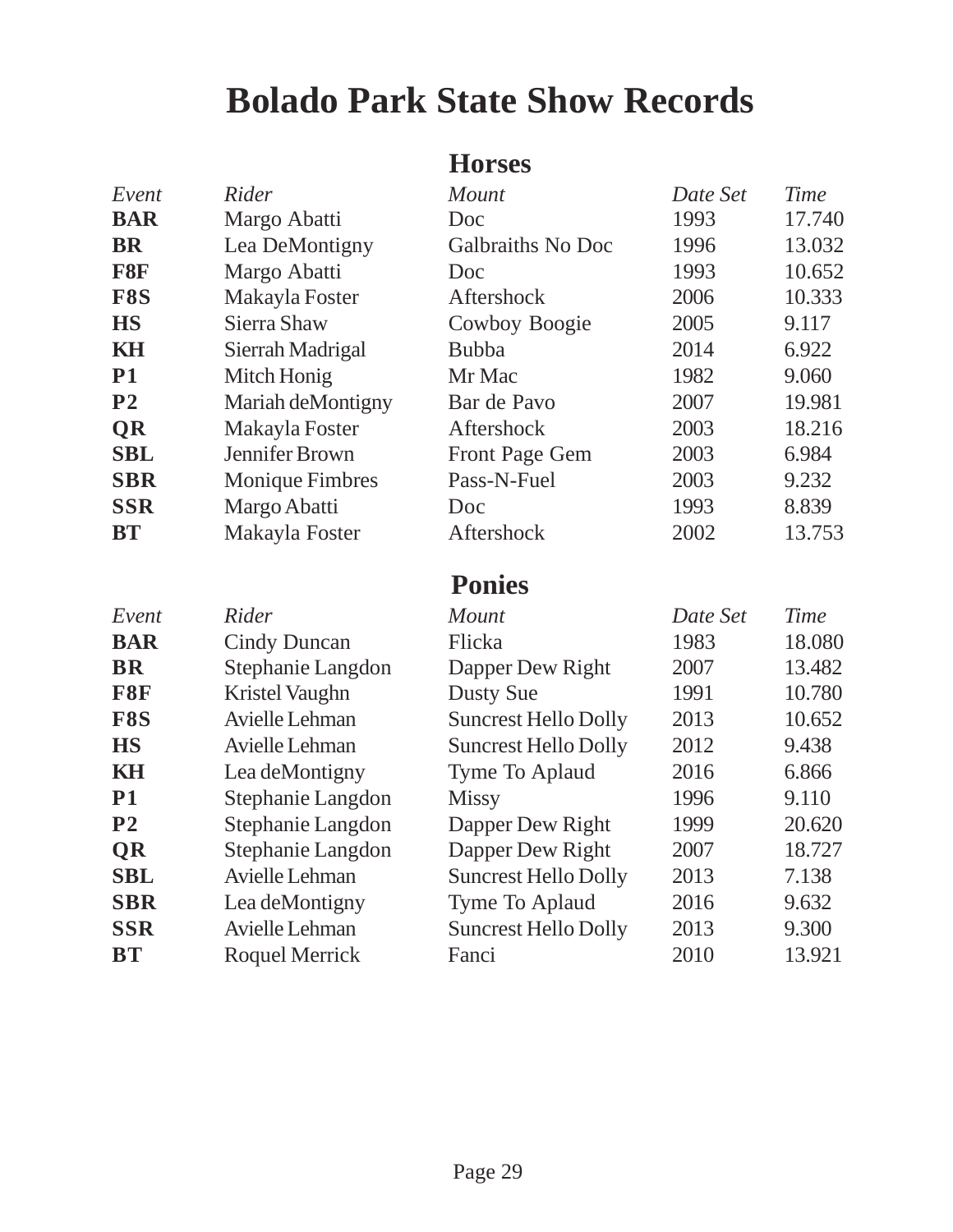## **Bolado Park State Show Records**

### **Team Events**

| 1981 Rescue Race         | 9.580  | Richard Haley/Joker<br><b>Ben Valdez</b>                                                                                   |
|--------------------------|--------|----------------------------------------------------------------------------------------------------------------------------|
| 1990 Ribbon Race         | 9.330  | Denise Knight/Dunny<br>Lisa Weniger/Bob Lee Reed                                                                           |
| 1994 2-Person Poles II   | 43.407 | Megan Freeman/Shy Girl<br>David Stokes/Revelation                                                                          |
| 1992 2-Person Speed Ball | 17.009 | Lea deMontigny/Galbraiths No Doc<br>Michele Curry/Pepa Lynx Anne                                                           |
| 2011 5-Person Speed Ball | 49.643 | Kasey Stevens/Decco MegaPep<br>Jeannette Stewart/Turbo<br>Jennifer Braswell/Gus<br>Morgan Cook/Nitro<br>Anna Rose/Lil Brat |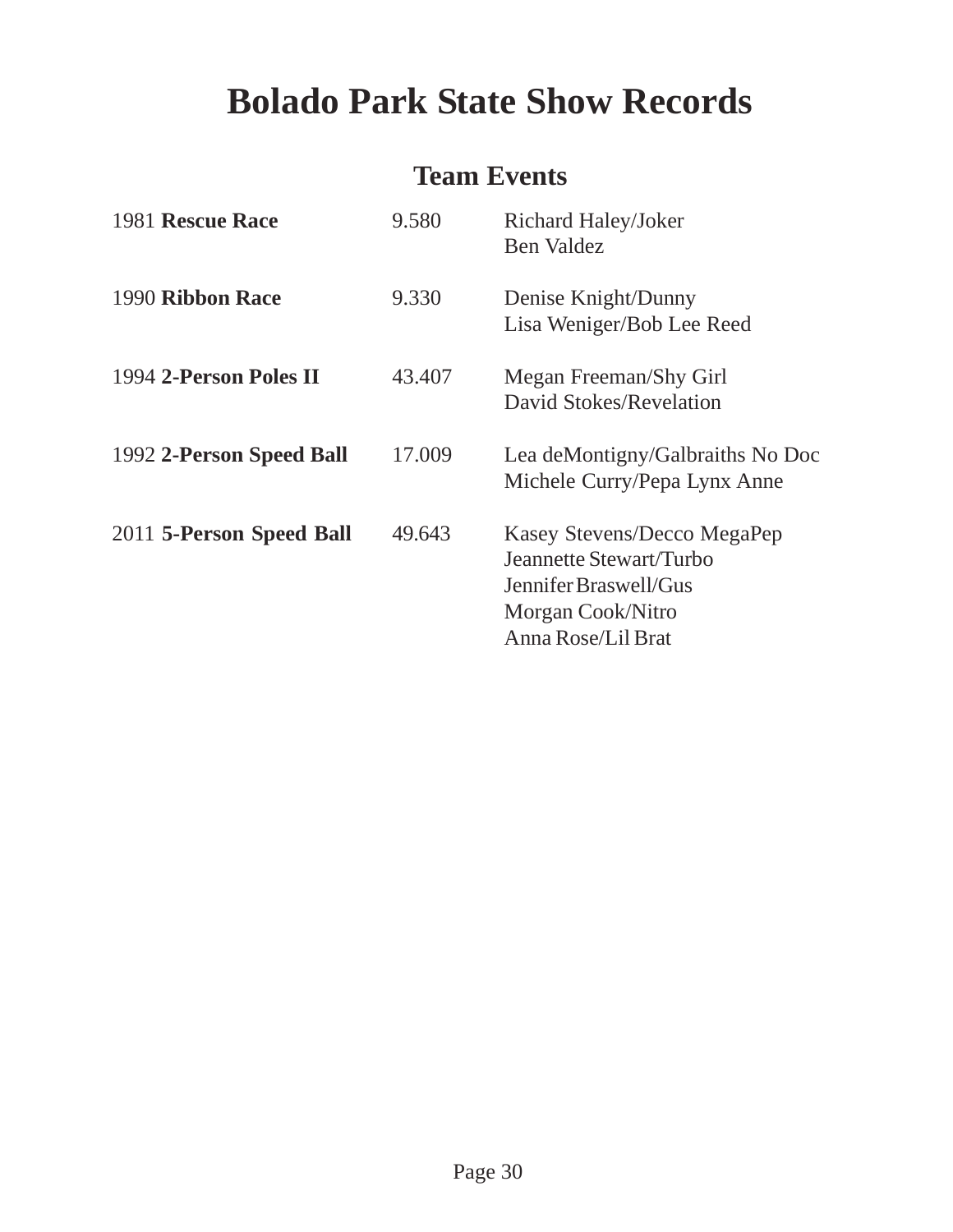## **All Time State Show Records**

### **Horses**

| Event          | Rider                 | Mount                       | Date Set | <b>Time</b> |
|----------------|-----------------------|-----------------------------|----------|-------------|
| <b>BAR</b>     | Joyce Jackson         | <b>Trent Tivio</b>          | 1984     | 17.200      |
| <b>BR</b>      | <b>Jeff Taggart</b>   | Pee Wee                     | 1984     | 12.910      |
| F8F            | <b>Jeff Taggart</b>   | Renee                       | 1984     | 10.620      |
| F8S            | Toni Johnson          | Casino                      | 1984     | 10.270      |
| <b>HS</b>      | Sierra Shaw           | Cowboy Boogie               | 2005     | 9.117       |
| KH             | <b>Missy DePasse</b>  | <b>Butter Scott</b>         | 1987     | 6.780       |
| <b>P1</b>      | Mitch Honig           | Mr Mac                      | 1982     | 9.060       |
| P <sub>2</sub> | Mariah deMontigny     | Bar de Pavo                 | 2007     | 19.981      |
| <b>QR</b>      | Makayla Foster        | Aftershock                  | 2003     | 18.216      |
| <b>SBL</b>     | GiGi Ward             | Pee Wee                     | 1978     | 6.820       |
| <b>SBR</b>     | <b>Missy DePasse</b>  | <b>Butter Scott</b>         | 1987     | 9.080       |
| <b>SSR</b>     | GiGi Ward             | Pee Wee                     | 1979     | 8.740       |
| <b>BT</b>      | Makayla Foster        | Aftershock                  | 2002     | 13.753      |
|                |                       | <b>Ponies</b>               |          |             |
| Event          | Rider                 | Mount                       | Date Set | <b>Time</b> |
| <b>BAR</b>     | <b>Cindy Duncan</b>   | Flicka                      | 1983     | 18.080      |
| <b>BR</b>      | Stephanie Langdon     | Dapper Dew Right            | 2007     | 13.482      |
| F8F            | <b>Kristel Vaughn</b> | <b>Dusty Sue</b>            | 1991     | 10.780      |
| F8S            | Avielle Lehman        | <b>Suncrest Hello Dolly</b> | 2013     | 10.652      |
| <b>HS</b>      | Avielle Lehman        | <b>Suncrest Hello Dolly</b> | 2012     | 9.438       |
| <b>KH</b>      | Lea deMontigny        | Tyme To Aplaud              | 2016     | 6.866       |
| <b>P1</b>      | <b>Tracy Riley</b>    | Benji                       | 1980     | 8.930       |
| P <sub>2</sub> | <b>Jenell Decker</b>  | Rainbow                     | 1987     | 20.130      |
| <b>QR</b>      | Stephanie Langdon     | Dapper Dew Right            | 2007     | 18.727      |
| <b>SBL</b>     | Avielle Lehman        | <b>Suncrest Hello Dolly</b> | 2013     | 7.138       |
| <b>SBR</b>     | Lea deMontigny        | Tyme To Aplaud              | 2016     | 9.632       |
| <b>SSR</b>     | Avielle Lehman        | <b>Suncrest Hello Dolly</b> | 2013     | 9.300       |
| <b>BT</b>      | <b>Roquel Merrick</b> | Fanci                       | 2010     | 13.921      |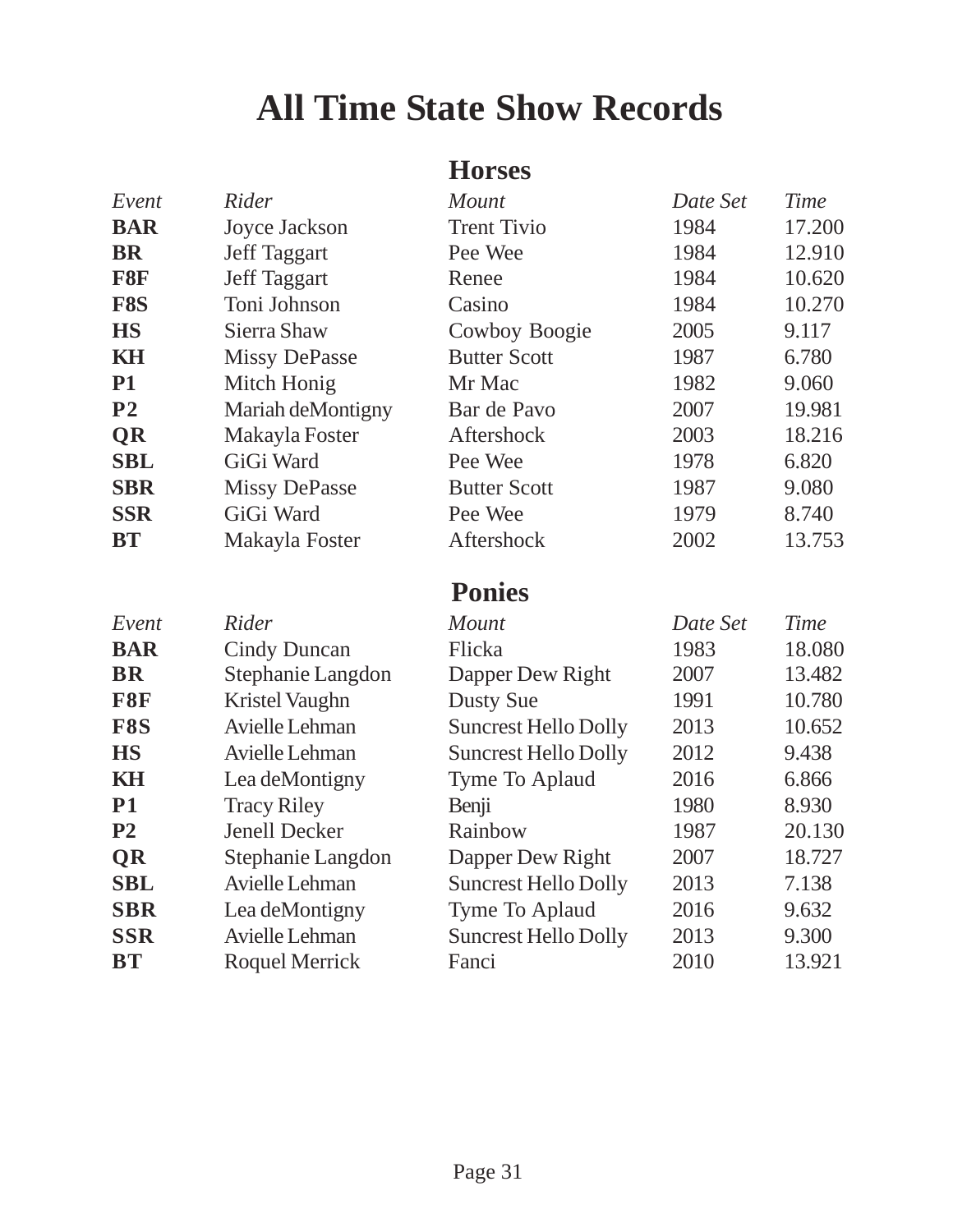## **All Time State Show Records**

### **Team Events**

| 1981 Rescue Race           | 9.580   | Richard Haley/Joker<br><b>Ben Valdez</b>                                                                                             |
|----------------------------|---------|--------------------------------------------------------------------------------------------------------------------------------------|
| 1990 Ribbon Race           | 9.330   | Denise Knight/Dunny<br>Lisa Weniger/Bob Lee Reed                                                                                     |
| 1994 2-Person Poles II     | 43.407  | Megan Freeman/Shy Girl<br>David Stokes/Revelation                                                                                    |
| 1984 5-Person Poles II $*$ | 153.565 | Jennifer Bowler/Black Baby<br>Jenell Decker/Rainbow<br>Julie Robson/Cindy<br>Gail Robson/Shotgun<br>Kathy Burright/Starfire Britches |
| 1992 2-Person Speed Ball   | 17.009  | Lea deMontigny/Galbraiths No Doc<br>Michele Curry/Pepa Lynx Anne                                                                     |
| 2011 5-Person Speed Ball   | 49.643  | Kasey Stevens/Decco MegaPep<br>Jeannette Stewart/Turbo<br>Jennifer Braswell/Gus<br>Morgan Cook/Nitro<br>Anna Rose/Lil Brat           |

\* Event is no longer run.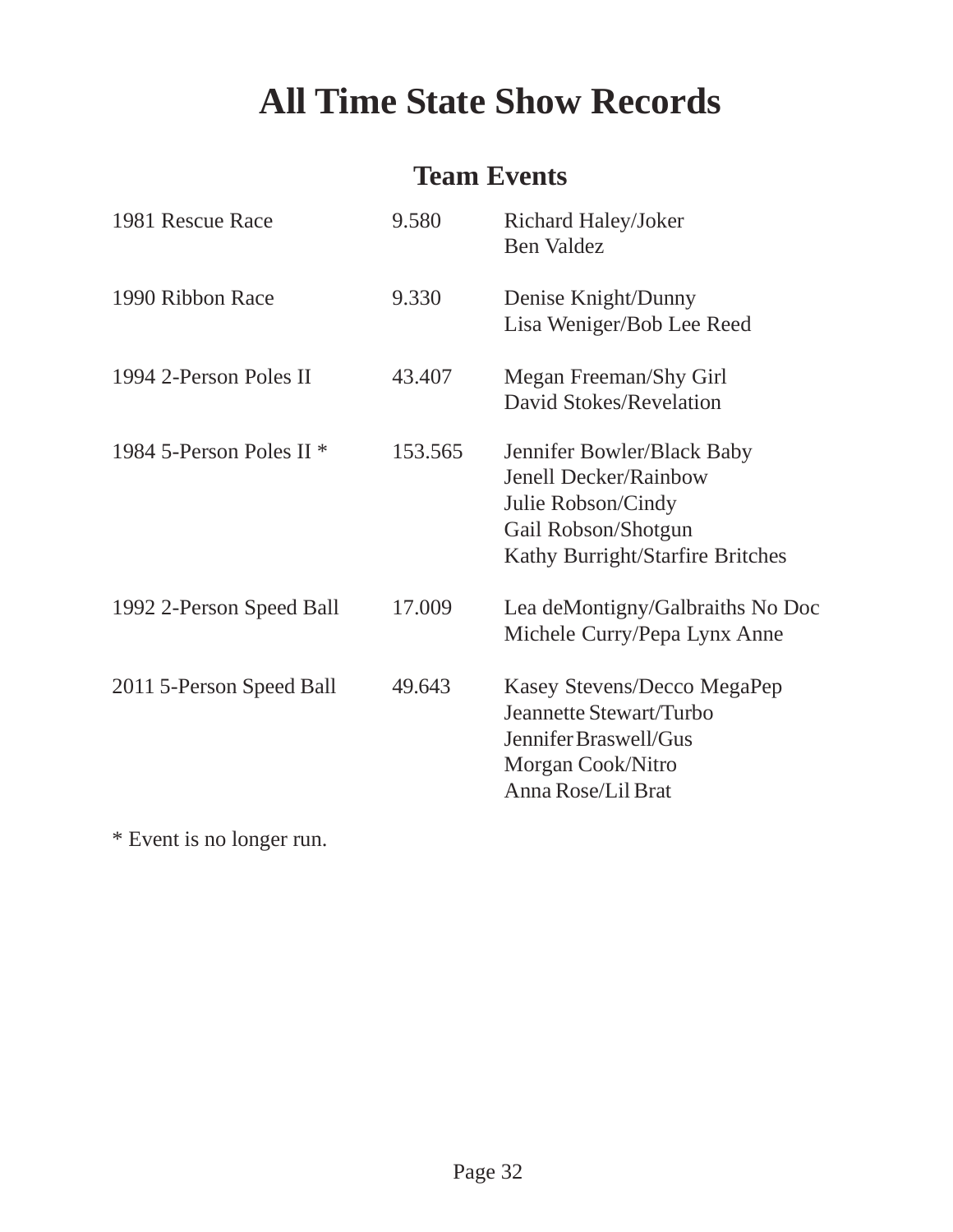### **CGA Divisional Rating Matrix**

(as of August, 2001)

| <b>Horses</b> |                   |        |                           |               |               |                      |
|---------------|-------------------|--------|---------------------------|---------------|---------------|----------------------|
|               | <b>SUPR</b>       | $AAA+$ | AAA                       | AA            | A             | FC                   |
|               | <b>BAR 18.199</b> |        | $<<$ 18.709 18.710-20.539 | 20.540-22.849 | 22.850-28.309 | 28.310 >             |
| BR            | 13.499            |        | $<<$ 14.009 14.010-15.539 | 15.540-17.369 | 17.370-21.699 | $21.700 \rightarrow$ |
| F8F           | 11.099            |        | $<<$ 11.629 11.630-15.419 | 15.420-21.019 | 21.020-30.029 | $30.030 \geq 5$      |
| F8S           | 10.699            |        | $<<$ 11.109 11.110-12.229 | 12.230-13.569 | 13.570-16.759 | $16.760 \rightarrow$ |
| <b>HS</b>     | 09.499            |        | $<< 09.799$ 09.800-11.429 | 11.430-14.489 | 14.490-26.709 | $26.710 \rightarrow$ |
| <b>KH</b>     | 07.259            |        | $<< 07.509$ 07.510-08.969 | 08.970-11.459 | 11.460-16.109 | $16.110 \geq 1$      |
| P1            | 10.029            |        | $<<$ 10.989 10.990-13.289 | 13.290-15.589 | 15.590-19.759 | $19.760 \rightarrow$ |
| P2            | 21.019            |        | $<<$ 22.259 22.260-25.559 | 25.560-29.359 | 29.360-36.809 | 36.810 >             |
| <b>OR</b>     | 19.189            |        | $<<$ 19.729 19.730-21.929 | 21.930-24.489 | 24.490-30.559 | $30.560 \rightarrow$ |
|               | SBL 07.109        |        | $<< 07.359$ 07.360-08.519 | 08.520-10.969 | 10.970-16.109 | $16.110 \geq$        |
|               | SBR 09.589        |        | $<<09.879$ 09.880-10.979  | 10.980-12.319 | 12.320-15.709 | 15.710 >             |
|               | SSR 09.189        |        | $<<09.46909.470-10.219$   | 10.220-11.099 | 11.100-13.529 | 13.530>>             |
| BT.           | 14.309            |        | $<<$ 15.160 15.161-17.274 | 17.275-19.770 | 19.771-25.029 | 25.030>>             |
|               |                   |        |                           |               |               |                      |

### **Ponies**

|                | <b>SUPR</b>       | $AAA+$ | AAA                         | AA            | A             | FC                   |
|----------------|-------------------|--------|-----------------------------|---------------|---------------|----------------------|
|                | <b>BAR 18.729</b> |        | $<<$ 19.179 19.180-22.059   | 22.060-26.999 | 27.000-38.679 | 38.680>>             |
| BR.            | 13.899            |        | $<<$ 14.329 14.330-16.379   | 16.380-20.089 | 20.090-29.989 | $29.990 \rightarrow$ |
| F8F            | 11.399            |        | $<<$ 12.019 12.020-18.429   | 18.430-24.679 | 24.680-39.359 | 39.360>>             |
| F8S            | 11.089            |        | $<<$ 11.359 11.360-12.939   | 12.940-15.479 | 15.480-21.609 | $21.610 \rightarrow$ |
| <b>HS</b>      | 09.879            |        | $\leq$ 10.099 10.100-11.759 | 11.760-16.539 | 16.540-34.359 | 34.360>>             |
| KH             | 07.419            |        | $<< 07.789$ 07.790- 09.739  | 09.740-13.539 | 13.540-19.189 | $19.190 \rightarrow$ |
| P <sub>1</sub> | 09.429            |        | $<<$ 10.359 10.360-12.889   | 12.890-15.979 | 15.980-22.059 | $22.060 \rightarrow$ |
| P <sub>2</sub> | 21.009            |        | $\leq 22.099$ 22.100-26.259 | 26.260-32.939 | 32.940-45.739 | $45.740 \rightarrow$ |
| <b>QR</b>      | 19.399            |        | $<<$ 19.989 19.990-22.679   | 22.680-26.889 | 26.890-38.439 | $38.440 \rightarrow$ |
|                | SBL 07.399        |        | $<< 07.679$ 07.680-09.429   | 09.430-13.589 | 13.590-20.859 | $20.860 \rightarrow$ |
|                | SBR 09.949        |        | $<<$ 10.229 10.230-11.659   | 11.660-14.649 | 14.650-23.029 | $23.030 \rightarrow$ |
|                | SSR 09.609        |        | $<< 09.799$ 09.800-11.049   | 11.050-13.329 | 13.330-20.049 | $20.050 \rightarrow$ |
| <b>BT</b>      | 14.309            |        | $<<$ 15.160 15.161-17.274   | 17.275-19.770 | 19.771-25.029 | $25.030 \gg$         |

Abbreviations:

| $BAR = Barnes$         | $BR = Birangle$       | $F8F = Figure 8 Flag$ |
|------------------------|-----------------------|-----------------------|
| $F8S = Figure 8$ Stake | $HS = Hurry$ Scurry   | $KH = Keyhole$        |
| $P1 = Poles I$         | $P2 = Poles II$       | $QR = Quadrangle$     |
| $SBL = Speed Ball$     | $SBR = Speed~Barrels$ | $SSR = Single State$  |
| $BT = Big 'T'$         |                       |                       |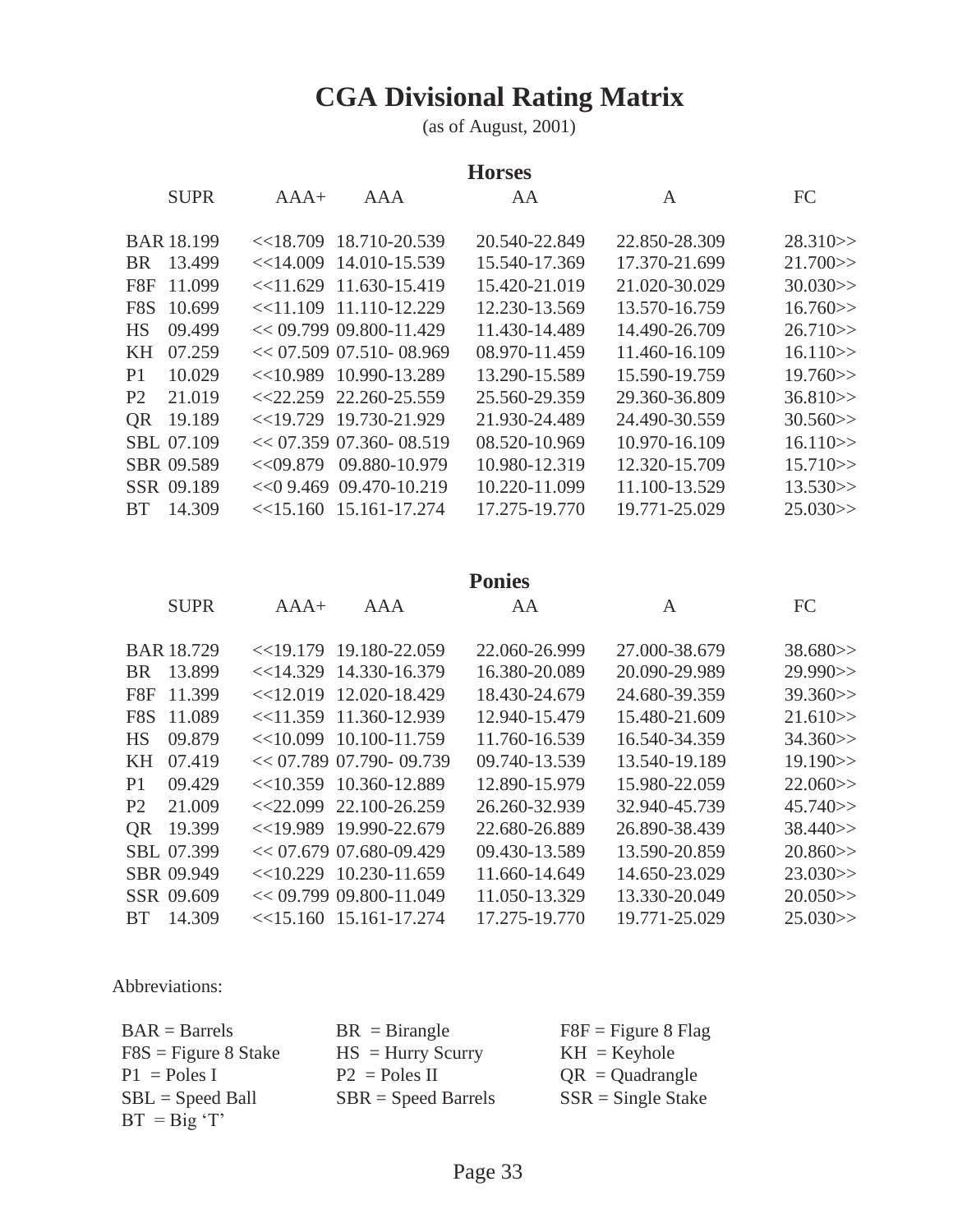## *MOTELS*

The following is a list of some Hollister motels and telephone numbers for your convenience:

**CINDERELLA - (831) 637-5761 BEST WESTERN - (831) 637-9248 HOLLISTER INN - (831) 637-1641 WIEBE MOTEL - (831) 637-5801 RIDGEMARK RESORT – (831) 637-8151 FAIRFIELD INN & SUITES – (831) 634-1101**

In an emergency you can call**BoladoPark** at **831-628-3421** and leave a message. Please do not try to reserve Stalls or make any show arrangements through Bolado Park. They will only refer you to the CGA Office.

# **CGA wishes you the best of luck in the 48thAnnual State ChampionshipShow.**